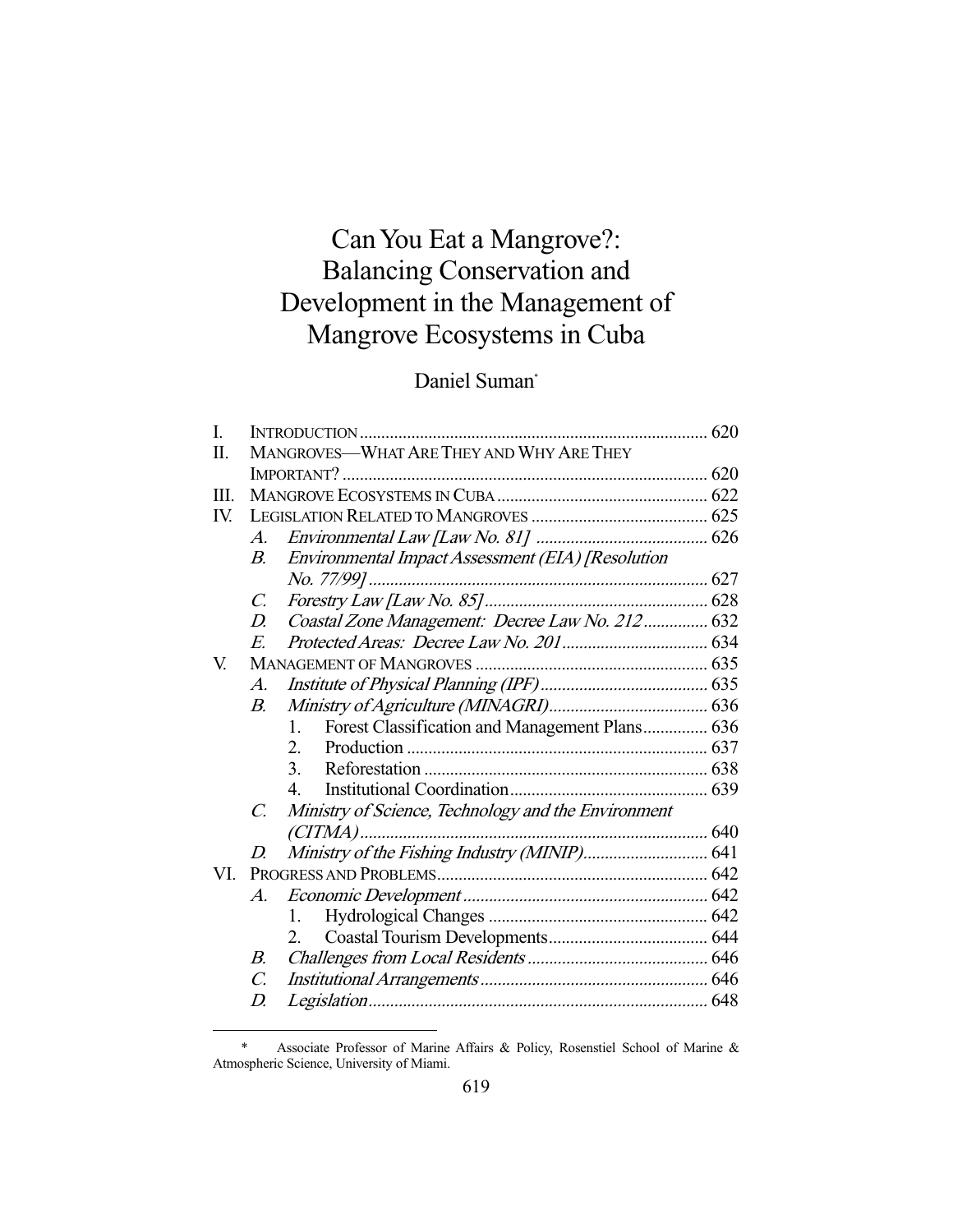|  | F. State Structure and Its Inherent Organic Contradictions 650 |  |
|--|----------------------------------------------------------------|--|
|  |                                                                |  |
|  |                                                                |  |
|  |                                                                |  |

#### I. INTRODUCTION

-

 Cuban environmental legislation has evolved significantly since the 1997 passage of Law No. 81, a framework statute that established rights and responsibilities, institutional arrangements, and decision-making authority in a vast array of environmental areas.<sup>1</sup> This statute was soon followed by a new Forestry Law in 1998 and forestry regulations in 1999, $3$  the Protected Areas Decree Law in 1999, $3$  Environmental Impact Assessment regulations in 1999,<sup>4</sup> and the Coastal Zone Management Decree Law in 2000.<sup>5</sup> This body of legislation relates directly to coastal wetland ecosystems, particularly mangrove forests.

 This Article begins with a brief description of the mangrove ecosystem and its importance and distribution in Cuba. It continues with a description of the relevant legislation related to mangrove forests and management strategies that Cuban authorities use to regulate activities in this ecosystem. The final parts highlight some of Cuba's accomplishments in this area of natural resource law and policy, as well as the obstacles that the authorities and the mangrove ecosystem face.

# II. MANGROVES—WHAT ARE THEY AND WHY ARE THEY IMPORTANT?

 Mangroves are salt tolerant (halophytic), vegetative communities composed of twelve genera in eight different families of trees and shrubs.<sup>6</sup> The species' morphologies are adapted for growth at the interface between the land and coastal ocean waters, where they are regularly exposed to the influence of tides, as well as upstream

<sup>1.</sup> See Oliver A. Houck, *Environmental Law in Cuba*, 16 J. LAND USE & ENVTL. L. 1, 23 (2000) (describing the circumstances surrounding the creation of Law No. 81).

 <sup>2.</sup> Ley Forestal, LEY NO. 85 [Forestry Law, LAW NO. 85] (1998) (Cuba).

 <sup>3.</sup> Del Sistema Nacional de reas Protegidas, DECRETO-LEY NO. 201 [Decree Law of the National System of Protected Areas, DECREE LAW NO. 201] (1999) (Cuba).

 <sup>4.</sup> Reglamento del Proceso de Evaluación de Impacto Ambiental, RESOLUCIÓN NO. 77/99 [Environmental Impact Assessment Regulations, RESOLUTION NO. 77/99] (1999) (Cuba).

 <sup>5.</sup> Gestión de la Zona Costera, DECRETO-LEY NO. 212 [Coastal Zone Management Decree Law, DECREE LAW No. 212] (2000) (Cuba).

<sup>6.</sup> Ariel E. Lugo & Samuel C. Snedaker, The Ecology of Mangroves, 5 ANN. REV. OF ECOLOGY & SYSTEMATICS 39, 43 (1974).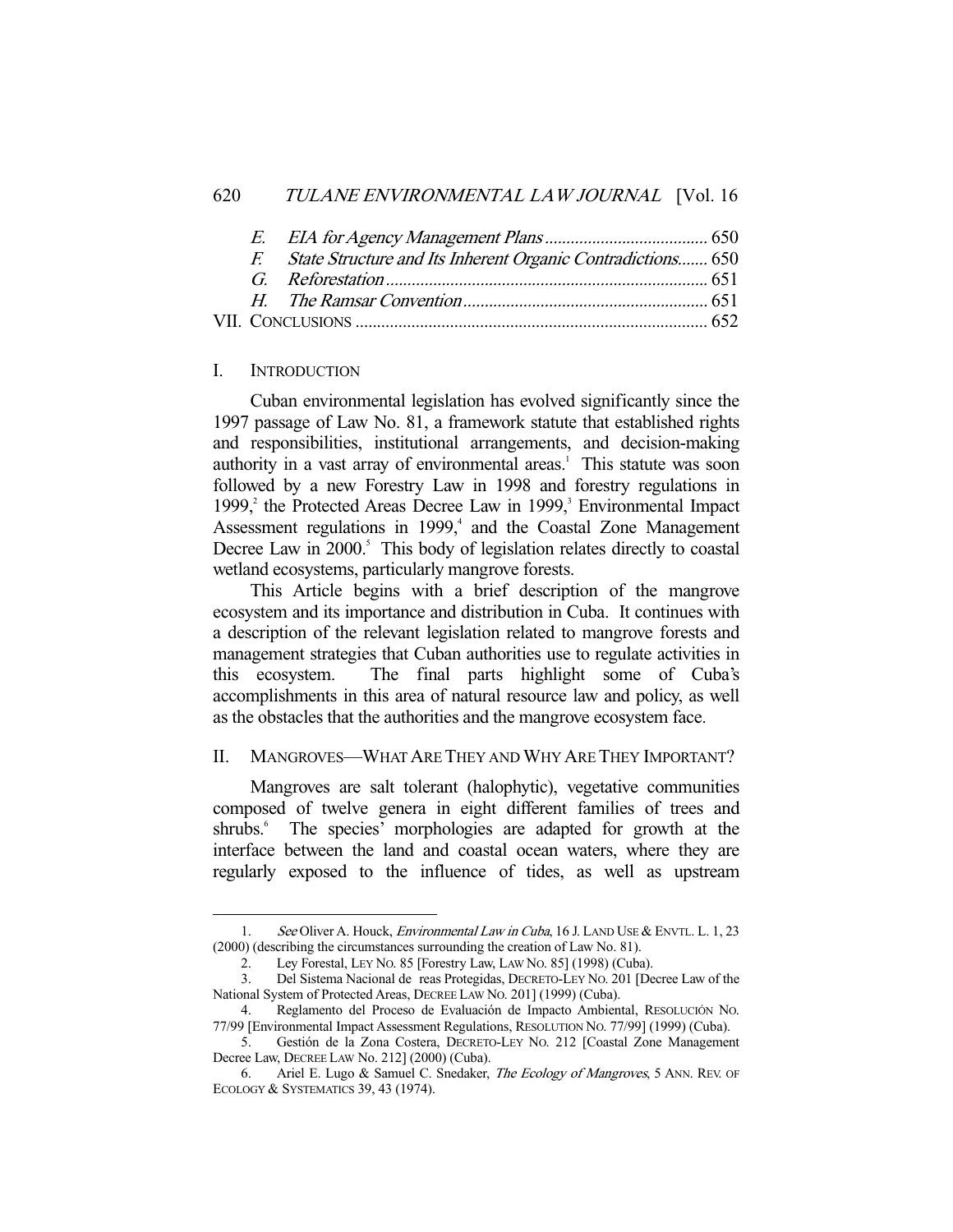freshwater inputs. These forests are common on mudflats, shores of estuaries and bays, protected islands, and small islands in shallow bays in many tropical and subtropical areas of the world.<sup>7</sup>

 In the New World, along the Atlantic coast of the Americas, mangroves extend from St. Augustine, Florida, USA (28° 50' N) to Santa Catarina in southern Brazil  $(28^{\circ}~30^{\circ}~{\rm S})$ .<sup>8</sup> The New World tropics are relatively poor in mangrove species diversity; only 11 mangrove species grow in the New World tropics compared to about 60 in Asia.<sup>9</sup>

 Mangroves make important contributions to coastal ecosystems in the tropics. It is difficult, of course, to place a monetary value on these nonuse functions, but they are generally thought to exceed the value of direct uses, i.e., wood products and charcoal. $10$ 

 The ecosystem functions provided by mangroves are many and varied.<sup>11</sup> Mangroves support a complex aquatic food web that may also include adjacent sea grass beds and coral reefs. For instance, in Florida, most species of commercial and recreational fish are associated with food webs whose basis is detritus from mangroves.<sup>12</sup> Upon decomposition, leaf litter produces organic matter for nearshore food webs. Exports of organic material of mangrove origin may account for as much as 80% of the total energy budget in some nearshore bays.<sup>13</sup>

 The mangrove habitat also serves as nursery grounds for many species of commercially important fish and shellfish. These juveniles seek protection from predators, as well as food for survival. Snappers, snooks, mullet, and mojarra are among the many fish that spend part of their life cycle in mangroves.14 Mangroves are also rich areas for fish and shellfish (penaeid shrimp, lobster, crabs, oysters, and bivalves) that live in the waters, on the mangrove prop-roots, and in the muddy substrate. Most of the penaeid shrimp fisheries in the New World are associated

<sup>7.</sup> See generally P.B. TOMLINSON, THE BOTANY OF MANGROVES 25 (1986); Luiz Drude de Lacerda et al., American Mangroves, in MANGROVE ECOSYSTEMS: FUNCTION AND MANAGEMENT 1, 14-16 (Luiz D. de Lacerda ed., 2002).

<sup>8.</sup> MARK SPALDING ET AL., WORLD MANGROVE ATLAS 94 (1997); TOMLINSON, supra note 7, at 40.

<sup>9.</sup> de Lacerda et al., *supra* note 7, at 12.

 <sup>10.</sup> See Lugo & Snedaker, supra note 6, at 39-40.

<sup>11.</sup> TOMLINSON, *supra* note 7, at 166; Lugo & Snedaker *supra* note 6, at 41; Luiz D. de Lacerda & Yara Schaeffer, Mangroves of Latin America: The Need for Conservation and Sustainable Utilization, in ECOSISTEMAS DE MANGLAR EN AMÉRICA TROPICAL 5, 6 (Alejandro Yáñez-Arancibia & Ana L. Lara-Domínguez eds., 1999).

<sup>12.</sup> Lugo & Snedaker supra note 6, at 55; see also Ariel Lugo, Mangrove Ecosystem Research with Emphasis on Nutrient Cycling, in ECOSISTEMAS DE MANGLAR EN AMÉRICA TROPICAL, supra note 11, at 17, 28.

<sup>13.</sup> Lugo & Snedaker *supra* note 6, at 49.

 <sup>14.</sup> de Lacerda et al., supra note 7, at 24.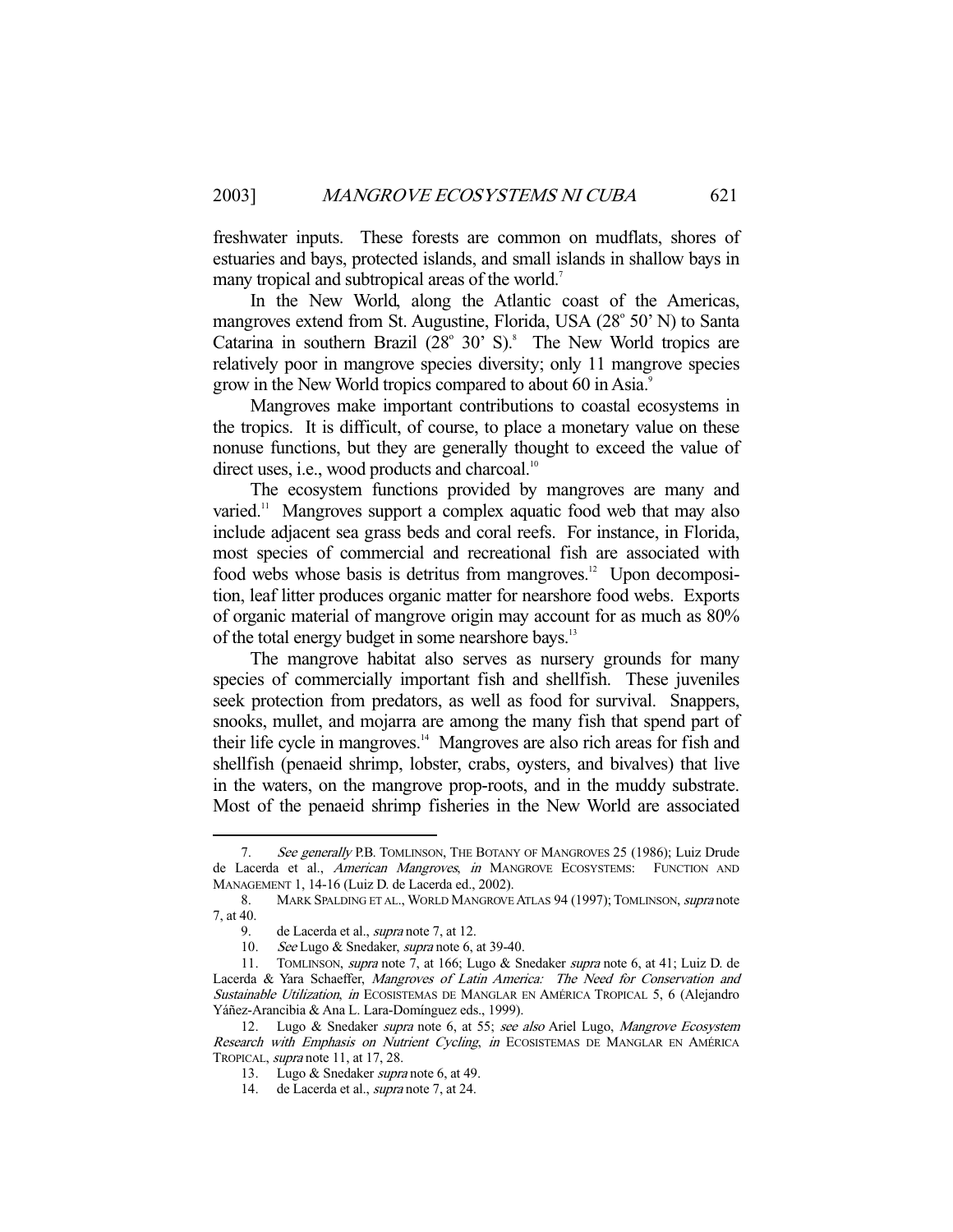with mangroves and mangrove-fringed coastal lagoons during different stages of their life histories.<sup>15</sup>

 In addition to their importance to commercial fish and shellfish, mangroves provide a habitat for an array of species of fish, migratory birds, and reptiles and are critical for the maintenance of biodiversity. Insular Cuba has the highest species diversity in the West Indies, as well as the highest endemism in the region.<sup>16</sup> Mangroves are also the first defense against storms, wave action, and coastal erosion. They help protect and stabilize shorelines with their root systems. This is particularly important in Cuba, which often lies in the path of tropical storms.

# III. MANGROVE ECOSYSTEMS IN CUBA

Cuba is the largest Caribbean island  $(110,920 \text{ km}^2)$  with a long coastline (5746 km) composed of many bays and estuaries, coastal lagoons, and barrier islands.<sup>17</sup> These coastal habitats, together with tropical temperatures, are ideal for the growth of mangrove forests.<sup>18</sup> Indeed, mangroves grow on about  $70\%$  of the Cuban coastline.<sup>19</sup>

 Cuba has the third greatest area of mangroves of any country in the Western Hemisphere after Brazil and Venezuela.<sup>20</sup> Mangroves cover between 4.8% and 7% of the surface area of Cuba and between 26% and  $46\%$  of the inland nation's forested area.<sup>21</sup> The mangrove area is approximately 531,200 hectare (ha.), with estimates ranging as high as

<sup>15.</sup> Id. at 30; Gordon Thayer & Peter Sheridan, Fish and Aquatic Invertebrate Use of the Mangrove Prop-Root Habitat in Florida, in ECOSISTEMAS DE MANGLAR EN AMÉRICA TROPICAL, supra note 11, at 167, 170-72.

 <sup>16.</sup> IUCN, PROTECTED AREAS OF THE WORLD: A REVIEW OF NATIONAL SYSTEMS, VOL. 4: NEARCTIC AND NEOTROPICAL 353 (1992). The rate of endemism in vascular plants is 51%.

<sup>17.</sup> Ciro Milian Padrón et al., *Mangroves of Cuba*, in CONSERVATION AND SUSTAINABLE UTILIZATION OF MANGROVE FORESTS IN LATIN AMERICA AND AFRICAN REGIONS, PART 1—LATIN AMERICA 147 (L.D. Lacerda ed., 1993).

<sup>18.</sup> *Id.* at 147-54.

 <sup>19.</sup> CENTRO DE INFORMACIÓN, GESTIÓN Y EDUCACIÓN AMBIENTAL, PANORAMA AMBIENTAL DE CUBA 2000, at 17 (2001) [hereinafter CIGEA]; Ciro Milian Padrón, Manglar en la Cuenca del Río Cauto, CUBA FORESTAL, 2000, at 3.

<sup>20.</sup> L.D. de Lacerda et al., Mangrove Ecosystems of Latin America and the Caribbean: A Summary, in CONSERVATION AND SUSTAINABLE UTILIZATION OF MANGROVE FORESTS IN LATIN AMERICA AND AFRICAN REGIONS, PART 1-LATIN AMERICA, *supra* note 17, at 1, 5.

 <sup>21.</sup> INSTITUTO CUBANO DE GEODESIA Y CARTOGRAFÍA, ATLAS DE CUBA 40 (1978); SPALDING ET AL., supra note 8, at 100; Raúl E. Báez & Ivonne Diago, El Patrimonio Forestal de Cuba: Su Importancia Económica, Ecológica, y Social, 1(0) CUBA FORESTAL, 1998, at 17, 21; Leda Menéndez et al., Mangroves of Cuba: Legislation and Management, in EL ECOSISTEMA DE MANGLAR EN AMÉRICA LATINA Y LA CUENCA DEL CARIBE: SU MANEJO Y CONSERVACIÓN 76 (Daniel Suman ed., 1994).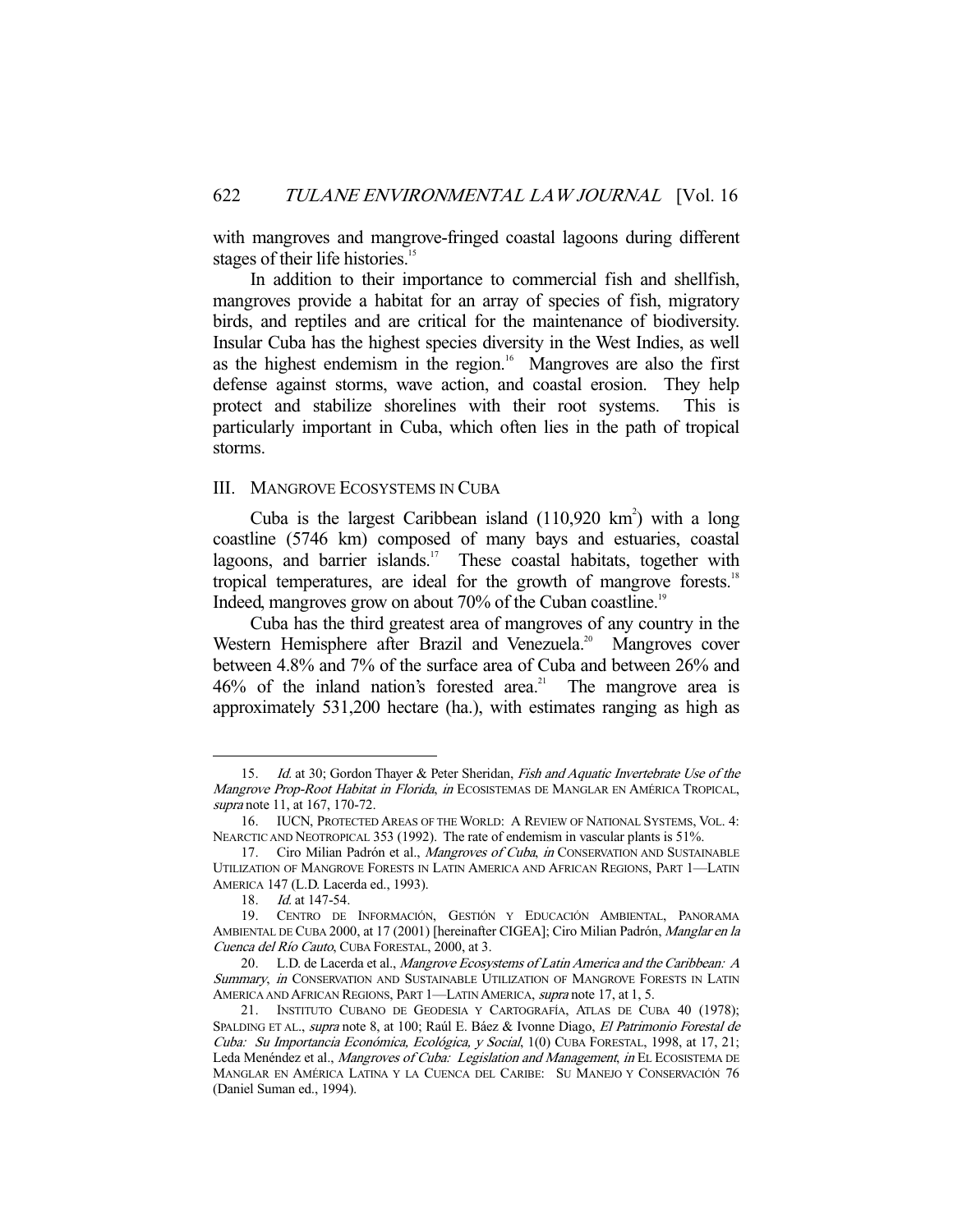784,800 ha.<sup>22</sup> From the perspective of foresters, Cuban mangroves provide a significant timber resource. Estimates of the total timber of Cuba's mangrove forests is  $19.5$  million m<sup>3</sup> with average timber volumeper-hectare of  $40-150$  m<sup>3</sup>.<sup>23</sup>

 There is no historical information available on mangrove extension in Cuba. It is possible, however, to analogize to the total forest area decrease and subsequent increase in size to approximate historic mangrove extension patterns. Forest areas decreased in size from 54% of total land in 1900 to  $14\%$  by the Revolution in 1959.<sup>24</sup> Since 1959, the forested area increased to 18.2% of total land area in 1989 and over 21% in 1998<sup>25</sup> Mangrove extension may parallel this general trend, at least in regard to the reforestation campaigns that began in the early 1980s. But, given their remoteness, major deforestation of mangrove areas prior to the 1959 Revolution was unlikely.

 The principal mangrove zones in Cuba are located on the north and south coasts. Zones with important mangrove ecosystems extend from: Archipelago Los Colorados from Bahía Honda to San Antonio (North West Coast), Sabana-Camagüey Archipelago from Punta Hicacos to Bahía de Nuevitas (North Central Coast), interior of Archipelago Jardines de la Reina from Casilda to Cabo Cruz (South Central Coast), and Ciénaga de Zapata from Bahía de Cochinos de Cabo Francés (South West Coast). The Zapata Peninsula, located on the South Central Coast, contains the largest extension of mangroves in Cuba. See map of Cuban Mangroves on the next page.

 Mangroves with the highest productivity and development are found on Cuba's south coast. In sites where conditions are optimal, Cuban mangroves may reach 20-25 meters in height, while dwarf mangroves under stressed conditions may reach only 2-3 meters in height. $^{26}$ 

Four plant species of mangrove grow in Cuba: *Rhizophora mangle* (red mangrove/mangle rojo), Avicennia germinans (black mangrove/ mangle prieto), Laguncularia racemosa (white mangrove/patabán), and

<sup>22.</sup> CIGEA, *supra* note 19, at 16; SPALDING ET AL., *supra* note 8, at 100; Ciro Milián Padrón, Estudio de Caso: Manejo Integrado de Ecosistemas de Manglar en Cuba, in MANEJO PRODUCTIVO DE MANGLARES EN AMÉRICA CENTRAL 293-302 (Tania Ammour et al. eds., 1999).

<sup>23.</sup> Milian Padrón et al., *supra* note 17, at 147-54.

<sup>24.</sup> *Id.* at 151.<br>25. CIGEA. *s* 

 <sup>25.</sup> CIGEA, supra note 19, at 15; TERESITA GONZÁLEZ & IGNACIO GARCÍA, CUBA: SU MEDIO AMBIENTE DESPUÉS DE MEDIO MILENIO 29 (1998); Milian Padrón et al., supra note 17, at 151.

 <sup>26.</sup> Milian Padrón et al., supra note 17, at 149.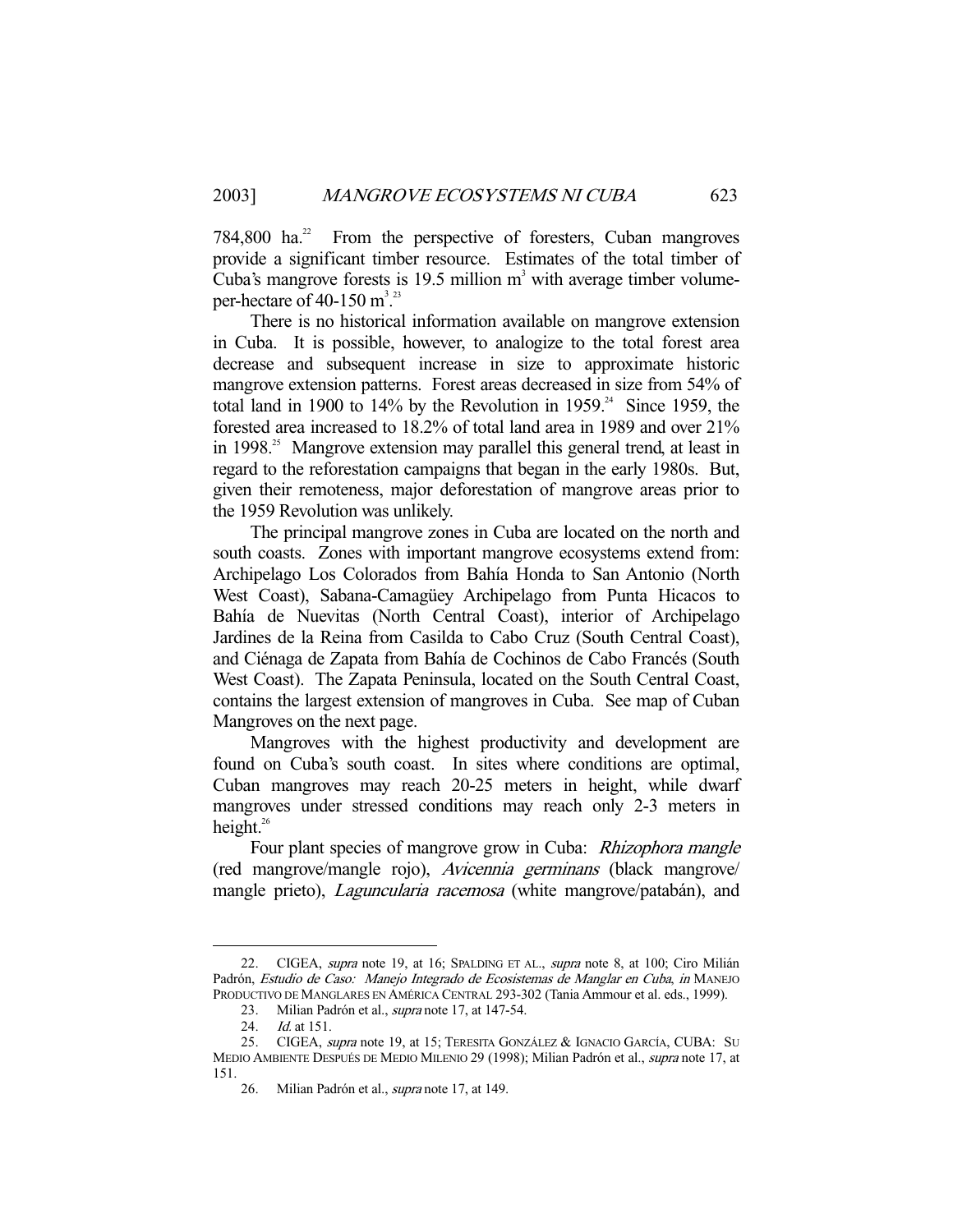# TULANE ENVIRONMENTAL LAW JOURNAL [Vol. 16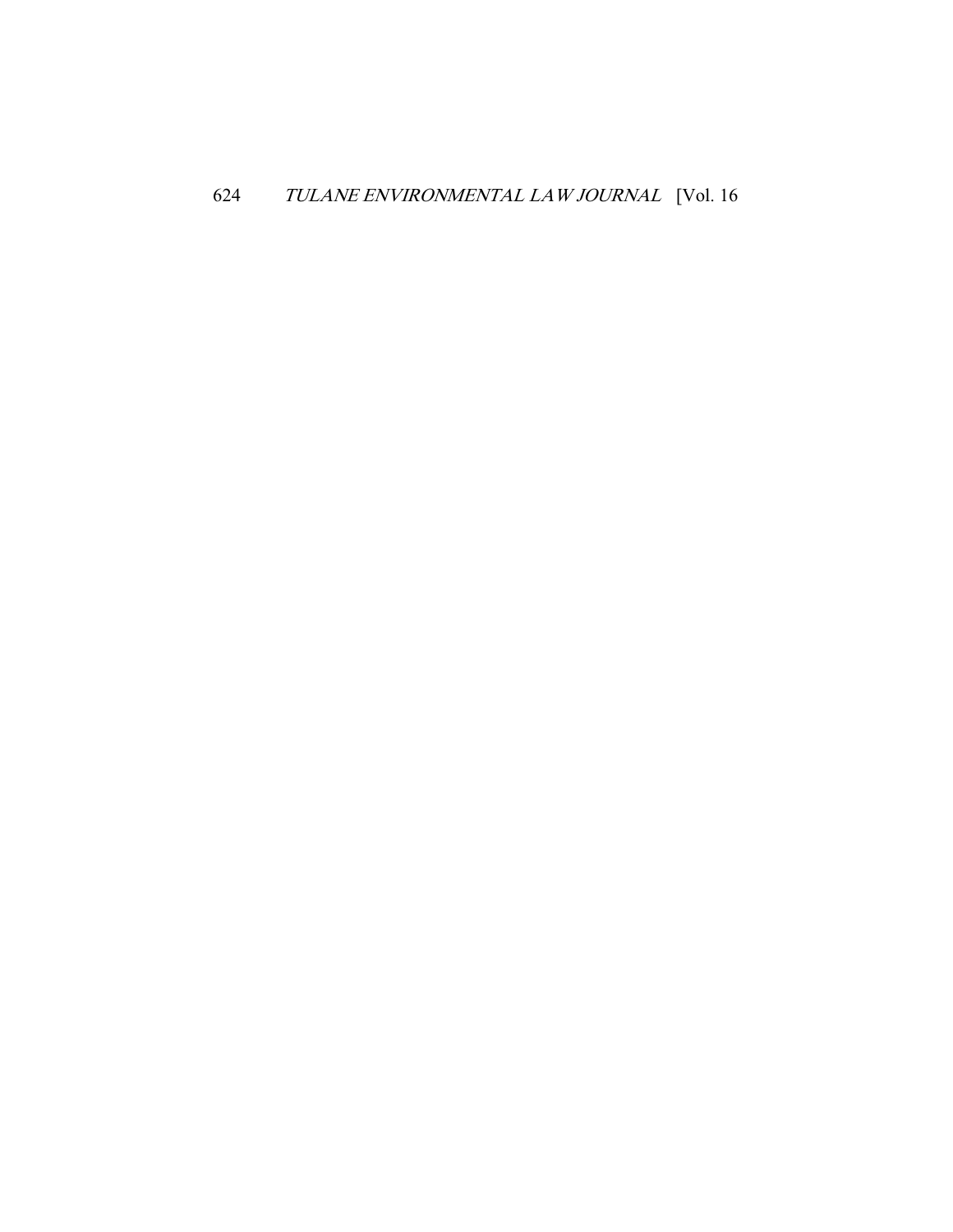$Conocarpus$  erectus (buttonwood/yana).<sup>27</sup> Some ecologists, however, consider the latter species (buttonwood) to be a mangrove associate rather than a true mangrove.<sup>28</sup>

#### IV. LEGISLATION RELATED TO MANGROVES

 Given the abundant mangrove resources in Cuba, and their economic and ecological importance, it is necessary to consider how the state manages them, whether the uses allowed are sustainable, and how the legal authorities treat these resources. This is particularly relevant in light of the comprehensive body of environmental legislation enacted during the last decade.<sup>29</sup>

 The National Commission for the Protection of the Environment and the Conservation of Natural Resources (COMARNA), established in 1976, was the principal environmental authority in Cuba. $30$  Most of the institutions of the central government were members of COMARNA and were represented on the Council of Ministers.<sup>31</sup> Although COMARNA was inclusive, it lacked independent authority.<sup>32</sup>

 In 1994, the creation of the Ministry of Science, Technology and the Environment (CITMA) centralized the Cuban environmental institutions and elevated these concerns to the ministerial level.<sup>33</sup> One of CITMA's first tasks was the development of the National Environmental Strategy in 1997.<sup>34</sup> This document, developed by CITMA in coordination with many other government agencies, established a source of national environmental goals and recommendations.<sup>35</sup> One of these recommendations designated CITMA as the focal point for environmental policy in Cuba.36 The Strategy also emphasized the necessity of exercising special precaution with development plans in fragile ecosystems, especially

<sup>27.</sup> Leda Menéndez & Angel Priego, Los Manglares de Cuba: Ecología, in EL ECOSISTEMA DE MANGLAR EN AMÉRICA LATINA Y LA CUENCA DEL CARIBE: SU MANEJO Y CONSERVACIÓN, supra note 21, at 64-75.

<sup>28.</sup> TOMLINSON, *supra* note 7, at 232.

 <sup>29.</sup> See Fredric Evenson, A Deeper Shade of Green: The Evolution of Cuban Environmental Law and Policy, 28 GOLDEN GATE U. L. REV. 489, 489-525 (1998); Houck, supra note 1, at 13-25 (providing an overview of Cuban environmental law and policy up to and including the passage of Law No. 81).

 <sup>30.</sup> GONZÁLEZ & GARCÍA, supra note 25, at 51.

 <sup>31.</sup> See Houck, supra note 1, at 15.

 <sup>32.</sup> See id. at 15-16; see also Oliver A. Houck, Cuba's New Law of the Environment: An Introduction, in CUBAN ENVIRONMENTAL LAW 1, 1-9 (Jerry Speir ed., 1999).

 <sup>33.</sup> Houck, supra note 1, at 19-21.

 <sup>34.</sup> Id. at 21.

<sup>35.</sup> Id.; Houck, *supra* note 32, at 4-5.

<sup>36.</sup> GONZÁLEZ & GARCÍA, supra note 25, at 68.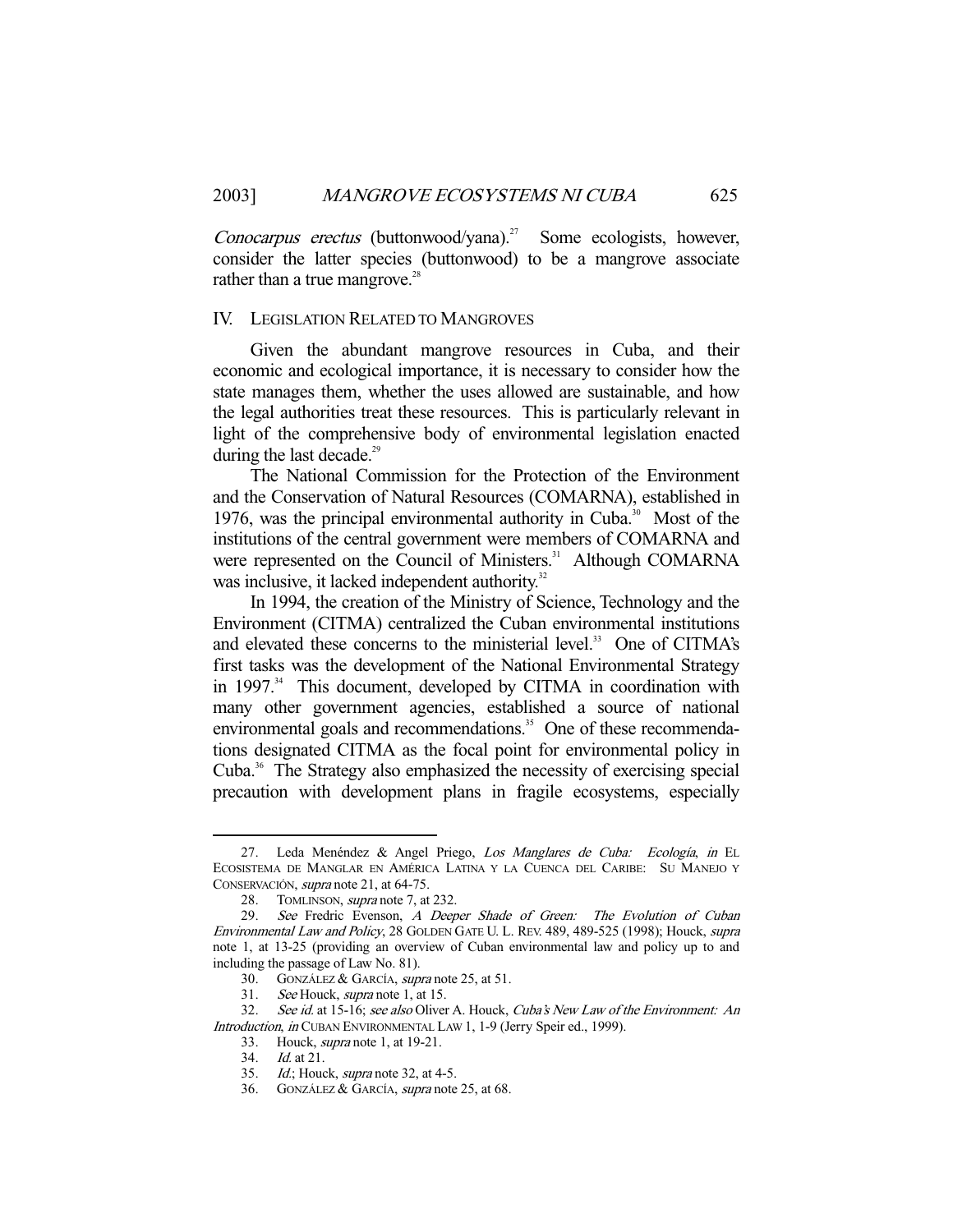tourism infrastructure developments on keys and coastal zone tourism in general.<sup>37</sup>

# A. Environmental Law [Law No.  $811^{38}$

 Law No. 81 is the comprehensive framework law that guides the management of natural resources and the environment in Cuba.<sup>39</sup> All other environmental legislation and regulations refer back to this framework law and to the definitions and principles that it sets forth. Law No. 81 sets forth Cuban policy with regard to the rational exploitation of natural resources. $40$  The law also states that environmental management should be integrated and multisectoral, and should coordinate the actions of state institutions, society, and citizens.<sup>41</sup>

 Law No. 81 grants CITMA the responsibility of proposing environmental policies and guiding their implementation in coordination with other institutions.<sup>42</sup> CITMA oversees the sectoral environmental strategies of state institutions<sup>43</sup> and conciliates conflicts and discrepancies between these institutions over environmental protection and rational use of natural resources.44 The law also sets forth requirements for other state institutions outside of CITMA. All state agencies must integrate environmental protection into their plans, policies, and development recommendations, as well as develop and implement sectoral environmental strategies.<sup>45</sup>

 CITMA's authority to direct and control Cuba's National System of Protected Areas (SINAP) also stems from Law No. 81.<sup>46</sup> This authority includes the responsibility to establish guidelines for the selection, establishment, and management of protected areas.<sup>47</sup> The legislation notes the multiple objectives of the SINAP, including several that are particularly relevant to mangroves: managing forestry resources, im-

 <sup>37.</sup> EULALIA VIAMONTES GUILBEAUX ET AL., DERECHO AMBIENTAL CUBANO 230 (2000).

 <sup>38.</sup> Ley del Medio Ambiente, LEY NO. 81 [Environmental Law, LAW NO. 81] (1997) (Cuba), translated in CUBAN ENVIRONMENTAL LAW, supra note 32, at 21.

<sup>39.</sup> See generally Houck, supra note 1, at 9-10 (providing an explanation of the origin and authority of Laws (Leyes), Decree Laws (Decreto Leyes), Decrees (Decretos), and Regulations (Resoluciones)).

 <sup>40.</sup> LEY NO. 81, art. 4(c).

 <sup>41.</sup> Id. art. 4(i).

 <sup>42.</sup> Id. arts. 11-12.

 <sup>43.</sup> Id. art. 12(b).

 <sup>44.</sup> Id. art. 12(f).

 <sup>45.</sup> Id. art. 13(a), (c).

 <sup>46.</sup> Id. arts. 12(j), 89.

 <sup>47.</sup> Id.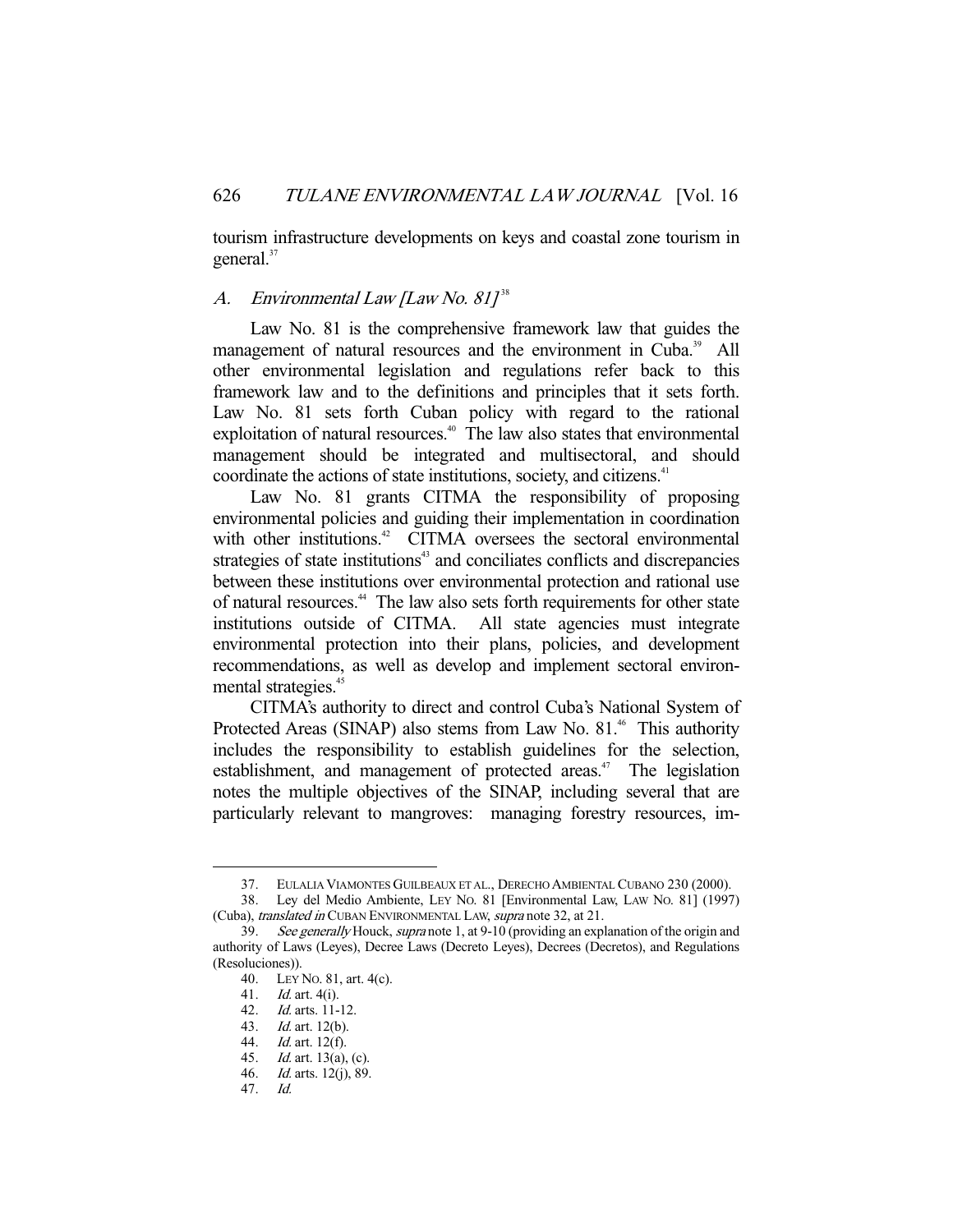proving the socioeconomic status of local communities through conservation, and the rational use of fragile ecosystems.<sup>48</sup>

 Regulation of mangrove ecosystems is the shared authority of CITMA and the Ministry of Agriculture (MINAGRI)/State Forestry Service. This is stated in the "Maritime Waters and Marine Resources" section and the "Forest Patrimony" section of Law No. 81.<sup>49</sup>

 Law No. 81's section on "Forest Patrimony" notes that MINAGRI has classified forests into three categories: productive, protective, and conservation.50 Productive forests satisfy the national demand for wood and forestry products, and should be managed rationally. Protective forests should be permanently preserved, though productive activities may occur in these forests on a secondary basis. No extractive activities may occur in forests in the conservation category. As a national policy, Law No. 81 states that there shall be no reduction in Cuba's forested areas.51 However, it is unclear whether this means the total area of forest patrimony, each category of forest, or each species-specific type of forest.

#### B. Environmental Impact Assessment (EIA) [Resolution No. 77/99]<sup>52</sup>

 Law No. 81, as well as CITMA's regulations (Resolution No. 77/99) adopted in 1999, set forth the framework for the EIA process in Cuba.<sup>53</sup> Every activity that may produce a significant environmental impact requires a license issued by CITMA.<sup>54</sup> CITMA and the competent authorities make the threshold determination of whether an environmental impact study (EIS) is necessary.<sup>55</sup> The EIS includes a project description, analysis of project alternatives and impacts, discussion of the relationship between economic costs and environmental impacts of each alternative, and consideration of mitigation measures.<sup>56</sup> CITMA may grant or deny the license application without an EIS, or may condition the approval of the license on preparation and CITMA's subsequent evaluation of the EIS.<sup>57</sup>

 <sup>48.</sup> Id. art. 90.

 <sup>49.</sup> Id. arts. 105, 115.

 <sup>50.</sup> Id. art. 113.

 <sup>51.</sup> Id. art. 114.

 <sup>52.</sup> Reglamento del Proceso de Evaluación de Impacto Ambiental, RESOLUCIÓN NO. 77/99 [Environmental Impact Assessment Regulations, RESOLUTION NO. 77/99] (1999) (Cuba).

 <sup>53.</sup> See GONZÁLEZ & GARCÍA, supra note 25, at 78 (providing a history of previous regulations concerning the EIA process prior to approval of Law No. 81).

 <sup>54.</sup> LEY NO. 81, art. 24.

 <sup>55.</sup> RESOLUCIÓN NO. 77/99, art. 23.

 <sup>56.</sup> Id. art. 25.

 <sup>57.</sup> Id. arts. 18, 30.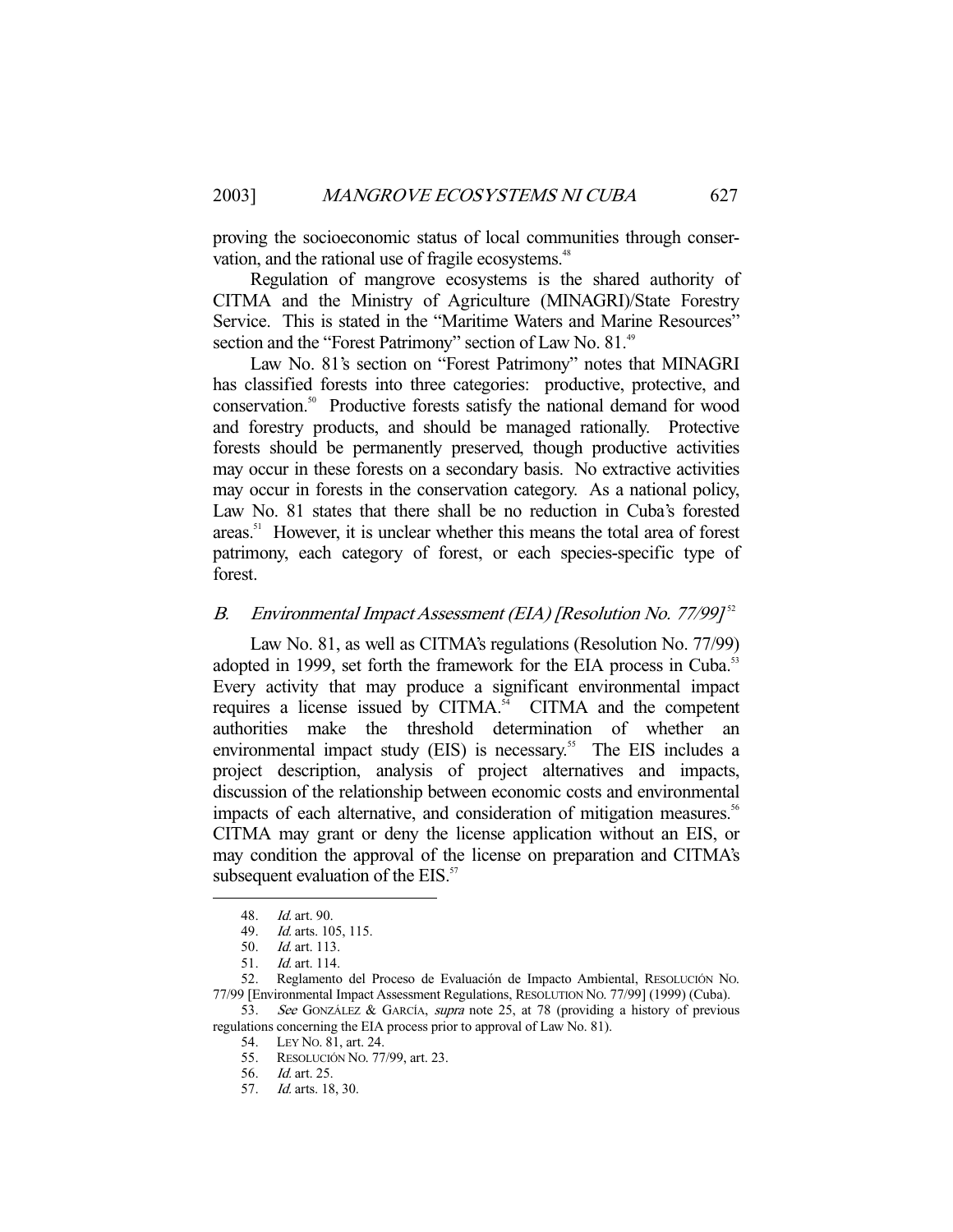Both the Environmental Law and its regulations list a number of categories of new or continuing activities that may require an EIS.<sup>58</sup> Included among these are several categories that commonly affect mangroves, such as drainage canals and dredging projects, tourist facilities (especially those in coastal ecosystems), port projects, forestry and aquaculture projects, land-use changes, and activities in protected areas that were not considered in the areas' management plan. CITMA and the appropriate institutions have the responsibility to determine the extent of the environmental impacts for each of these EIS-triggering activities.59 CITMA/CICA (Center for Environmental Inspection and Control) have developed detailed guidelines for the preparation of applications for environmental licenses and the  $EIS<sup>60</sup>$ . These guidelines set forth requirements for different types of developments, including forestry projects, tourism in protected areas, and port developments.

 Following evaluation of the EIA by an interagency group selected by CITMA, CITMA may grant or reject the environmental license application. $61$  If the project activities do not comply with the terms and conditions of the environmental license, CITMA may temporarily, or permanently, enjoin the project. $62$  In 2000, CITMA approved 736 environmental licenses of the 748 requested.<sup>63</sup>

 CITMA, in coordination with other institutions, may also require a "strategic" EIA for management plans of various agencies.<sup>64</sup> Included among these plans are urban development plans, forestry management plans, tourism development plans, and fishery management plans.<sup>65</sup> Although these planning documents may require an EIA, they do not require an environmental license.<sup>66</sup>

# C. Forestry Law [Law No. 85]

 The 1998 Forestry Law and its 1999 regulations (Resolution No. 330/99 and Decree Law No. 268) create a modern and clear expression of responsibility and competency for managing Cuba's forest patrimony.<sup>67</sup>

 <sup>58.</sup> LEY NO. 81, art. 28; RESOLUCIÓN NO. 77/99, art. 6.

 <sup>59.</sup> LEY NO. 81, art. 28.

 <sup>60.</sup> CITMA/CICA, GUÍAS PARA LA REALIZACIÓN DE LAS SOLICITUDES DE LICENCIA AMBIENTAL Y LOS ESTUDIOS DE IMPACTO AMBIENTAL (2001).

 <sup>61.</sup> LEY NO. 81, art. 33.

 <sup>62.</sup> Id. art. 26.

 <sup>63.</sup> CITMA, CUBA: ENVIRONMENT AND SUSTAINABLE DEVELOPMENT 10 YEARS AFTER RIO DE JANEIRO SUMMIT – "RIO + 10" 12 (2002).

 <sup>64. (</sup>LEY NO. 81, art. 31); GUILBEAUX ET AL., supra note 37, at 128-29.

 <sup>65.</sup> LEY NO. 81, art. 31.

 <sup>66.</sup> Id.

 <sup>67.</sup> Ley Forestal, LEY NO. 85 [Forestry Law, LAW NO. 85] (1998) (Cuba).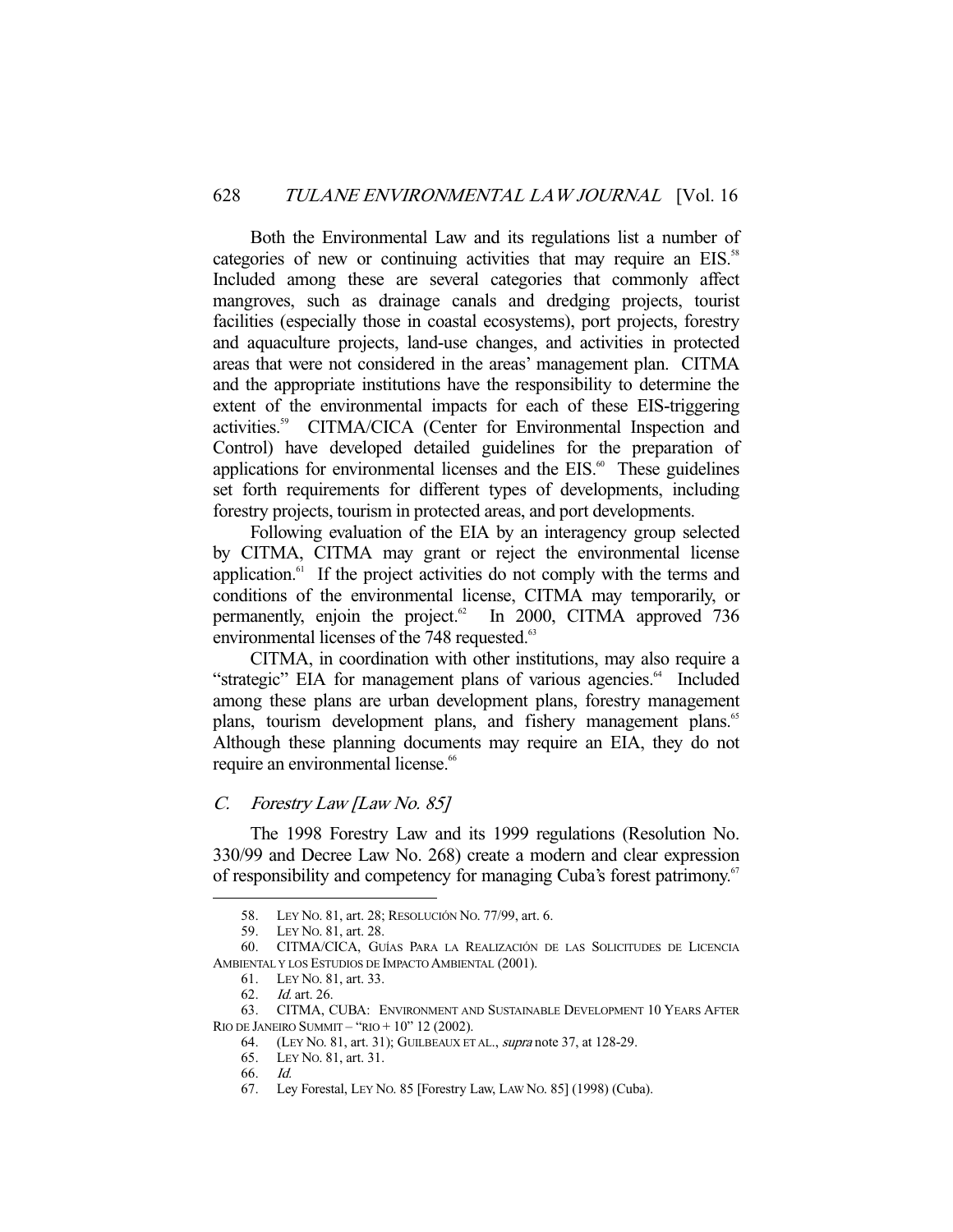Both the law and regulations stress interagency coordination and compliment existing environmental legislation, particularly Law No. 81.

 The Forestry Law grants MINAGRI the prime responsibility of planning for the sustainable use and management of forestry resources in Cuba.<sup>68</sup> The law explicitly states that MINAGRI should coordinate its activities with other responsible authorities, namely CITMA and the Ministry of the Interior, which has been responsible for enforcement via the Forest Rangers since 1995.<sup>69</sup> Regulation and management of mangroves and other coastal vegetation is the shared responsibility of MINAGRI and CITMA.<sup>70</sup> While MINAGRI is responsible for the productive aspects of forestry management and for the development of forestry management plans, Law No. 85 grants CITMA the authority to evaluate and oversee environmental protection, conservation, and sustainable development programs for forestry resources.<sup>71</sup>

 The law grants authority to both MINAGRI and CITMA for managing forestry resources in Protected Areas. MINAGRI proposes and implements forestry management plans in Protected Areas under its administration, while CITMA ensures that the activities in Protected Areas conform to the category and management plan for the area.<sup>72</sup>

 Within MINAGRI, the State Forestry Service implements sustainable forestry programs; evaluates, proposes, and approves forestry management programs; grants timber harvest permits; and, jointly with CITMA, approves forest classifications.<sup>73</sup> The regulations of the Forestry Law detail the division of State Forestry Service responsibilities between the municipal, provincial, and national levels.<sup>74</sup>

 As noted above, MINAGRI, through the Forestry Law, has established the following categories of forests: productive forests, protective forests, and conservation forests.<sup>75</sup> The State Forestry Service can allow timber cutting in productive forests according to approved forestry management plans.76 Protective forests include two different types: protective of waters and soils (i.e., watersheds) and shoreline protective forests. $\mathbf{7}$  The functions of the latter include protection against

 <sup>68.</sup> Id. arts. 6-7.

<sup>69.</sup> Id. art. 9; Manuel A. Lama, Cuerpo de Guardabosques, CUBA FORESTAL, 2000, at 6-7.

 <sup>70.</sup> LEY NO. 85, art. 7(e).

 <sup>71.</sup> Id.

<sup>72.</sup> *Id.* arts. 7(g), 8.<br>73. *Id.* arts. 10-11.

*Id.* arts. 10-11.

 <sup>74.</sup> Reglamento de la Ley Forestal, RESOLUCIÓN NO. 330/99 [Forestry Law Regulations, RESOLUTION NO. 330/99], arts. 1-11 (1999) (Cuba).

 <sup>75.</sup> LEY NO. 85, art. 15; Báez & Diago, supra note 21, at 17, 19.

 <sup>76.</sup> LEY NO. 85, art. 17.

 <sup>77.</sup> Id. art. 18.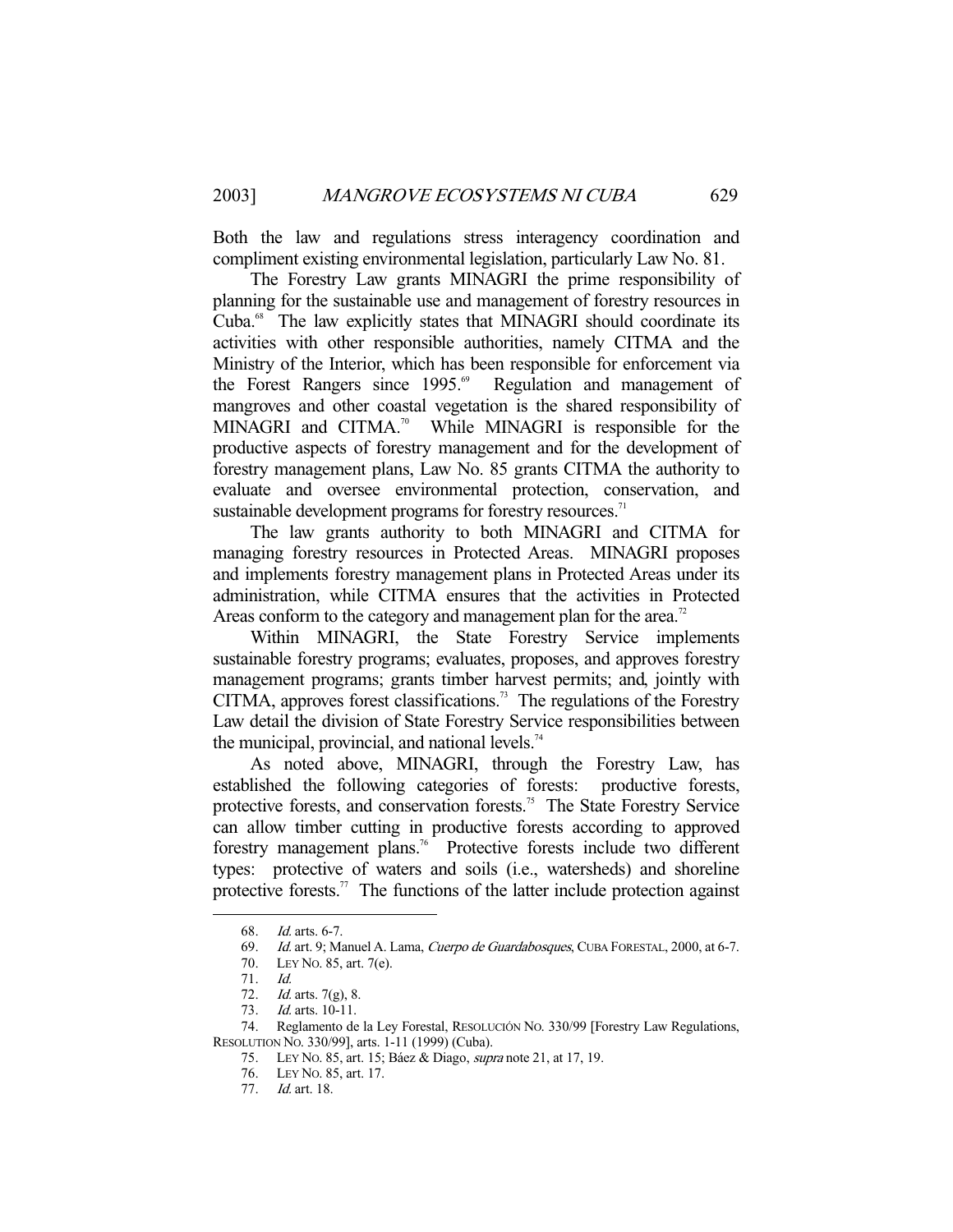storms and wind, saltwater intrusion, and flooding, as well as conservation of coastal ecosystems and coastal flora and fauna.<sup>78</sup> The law allows limited individual and group exploitation of trees in corridors perpendicular to the direction of the average winds, but prohibits the permanent elimination of vegetation.<sup>79</sup> The third category of forest (conservation) is divided into subtypes: special management, protection and conservation of fauna, recreational, and educational and scientific.<sup>80</sup> Special Management Forests generally correspond to Natural Reserves or National Parks. The law prohibits any timber exploitation in these forests in strict compliance with the management plan developed by the State Forestry Service.<sup>81</sup>

 The Forestry Law also specifies that, regardless of the forest category, no timber exploitation can occur in shoreline mangroves or on keys. $82$  The width of the shoreline mangroves is established by regulation.<sup>83</sup> Article 39 of the Forestry Law regulations states the "width" of the shoreline forests will not be less than thirty meters from the maximum point of tidal influence."<sup>84</sup> This definition, however, is imprecise and unclear because "the maximum point of tidal influence" is a meaningless concept. It may simply mean a 30-meter width of mangrove forest. It might also mean 30 meters from the Mean High Water or the Highest High Water. The regulations also leave open the possibility of site-specific determinations of the width of the shoreline forest.<sup>85</sup> In addition, the regulations prohibit construction of homes and installations, cultivation, and earth movement in the shoreline forest.<sup>86</sup>

 MINAGRI, after consulting with other competent authorities, is ultimately responsible for approving Forestry Management Projects.<sup>87</sup> The State Forestry Service National Directorate and State Forestry Enterprises (FORCUBA) then jointly develop Ten-Year Management Plans approved by ministerial resolution.<sup>88</sup> The regulations obligate the

 <sup>78.</sup> Id. art. 20.

 <sup>79.</sup> Id. art. 21.

 <sup>80.</sup> Id. art. 22.

 <sup>81.</sup> Id. art. 23.

 <sup>82.</sup> Id. art. 27.

<sup>83.</sup> *Id.* art. 27.<br>84. Reglament

Reglamento de la Ley Forestal, RESOLUCIÓN NO. 330/99 [Forestry Law Regulations, RESOLUTION NO. 330/99], art. 39 (1999) (Cuba).

 <sup>85.</sup> Id. art. 39.

 <sup>86.</sup> Id. art. 40.

 <sup>87.</sup> LEY NO. 85, art. 31.

 <sup>88.</sup> RESOLUCIÓN NO. 330/99, arts. 45-49.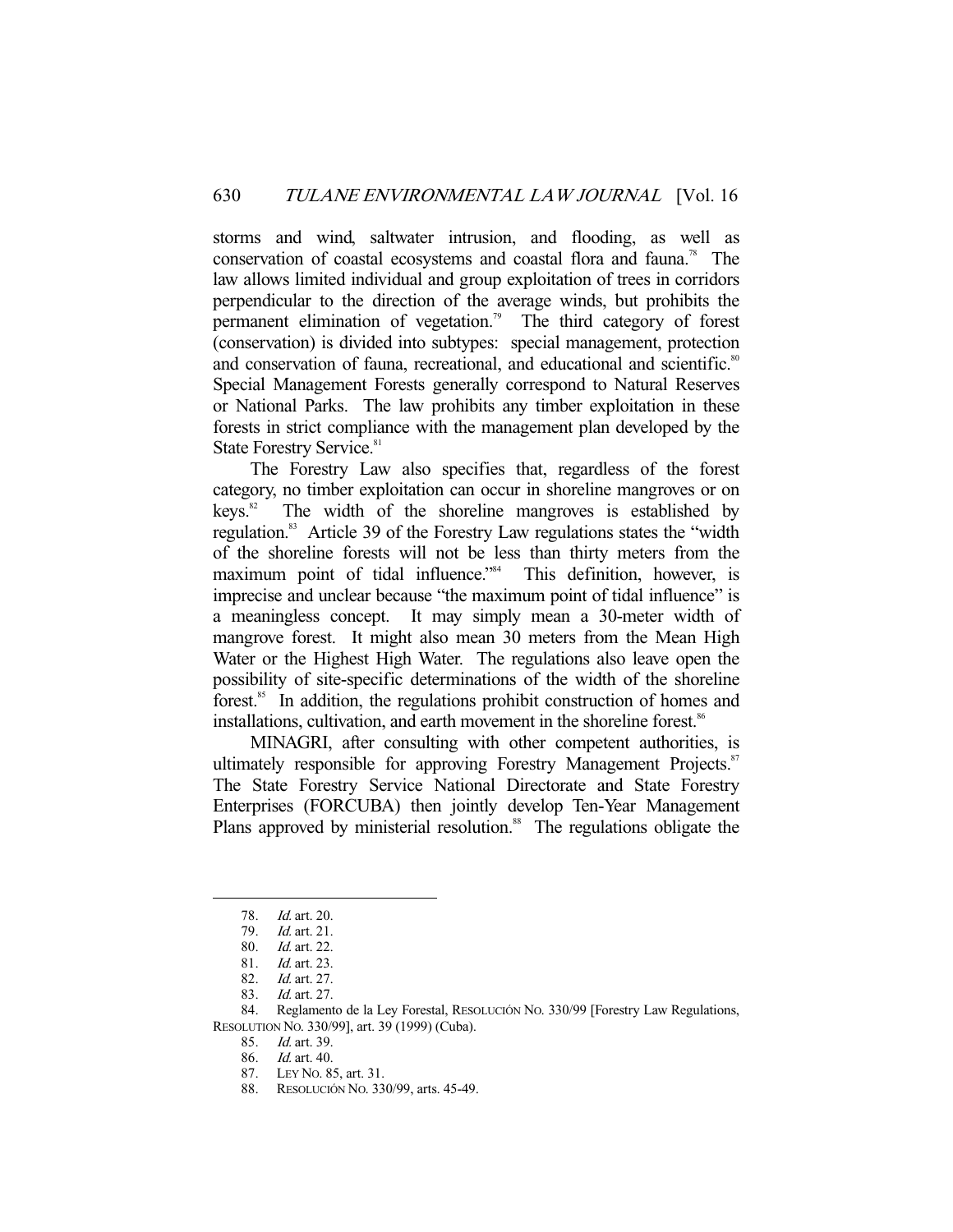State Forestry Enterprises to comply with the approved Forestry Management Plan.<sup>89</sup>

 A critical component of Cuban forestry management concerns reforestation, another responsibility of MINAGRI.<sup>90</sup> The Forestry Law requires reforestation in productive forests where timber exploitation has been allowed and in shoreline forests.<sup>91</sup> Natural forest regeneration is preferable, but if that is not possible, the State Forestry Service will take an active role in reforestation. $92$ 

 All three ministries mentioned above (MINAGRI, CITMA, and Interior) are jointly responsible for the conservation of forest patrimony.<sup>93</sup> The State Forestry Service can authorize nonforestry activities that will not change the use of the forest and do not require an environmental license, as long as the project plan causes the least possible damage to the ecosystem. $94$  According to the regulations, the approval of such a project occurs at the municipal or provincial level of the State Forestry Service.<sup>95</sup> Other projects and activities that could possibly damage the forest patrimony require an evaluation before MINAGRI grants a permit.<sup>96</sup> The regulations, however, state that this approval is from the provincial office of the State Forestry Service.<sup>97</sup> Projects that will permanently convert the forest into other uses require the approval of the National Forestry Directorate after consultation with CITMA.<sup>98</sup> The regulations also require the developer to compensate the state for these changes.<sup>99</sup>

 Chapter II of Decree Law No. 268 establishes sanctions for damages to forestry patrimony and resources.<sup>100</sup> Fees are established per tree cut, without proper permission, and vary according to the ecological importance of the resource and the type of illegal activity.<sup>101</sup> Converted into hard currency, the fines are extremely low. For example, cutting a tree without permission in a productive forest results in a 100 peso

-

96. LEY NO. 85, art. 57.

 100. Contravenciones de las Regulaciones Forestales, DECRETO-LEY NO. 268 [Violations of the Forestry Regulations, DECREE LAW NO. 268] (1999) (Cuba).

101. Id.

 <sup>89.</sup> Id. art. 99.

 <sup>90.</sup> LEY NO. 85, arts. 34-35.

<sup>91.</sup> *Id.* art. 35.

 <sup>92.</sup> Id. art. 36.

 <sup>93.</sup> Id. art. 51.

 <sup>94.</sup> Id. art. 56.

 <sup>95.</sup> RESOLUCIÓN NO. 330/99, art. 125.

 <sup>97.</sup> RESOLUCIÓN NO. 330/99, art. 128.

 <sup>98.</sup> Id. art. 149.

 <sup>99.</sup> Id. art. 150.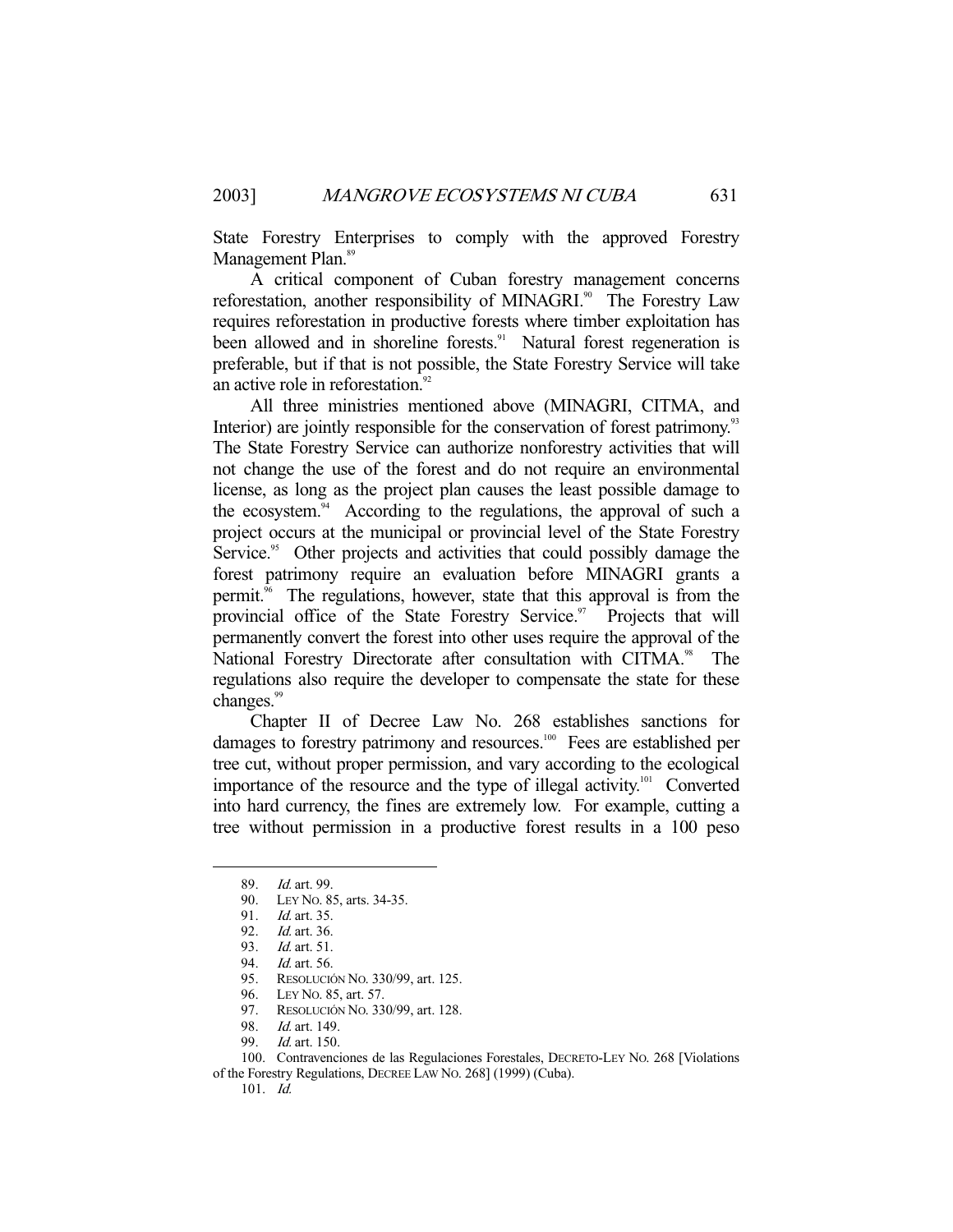(US\$4) fine per tree.<sup>102</sup> The fine for cutting a tree in a conservation forest amounts to  $1000$  pesos (US\$40). $^{103}$ 

# D. Coastal Zone Management: Decree Law No. 212<sup>04</sup>

 The genesis of the coastal zone decree law can be traced to 1991, when an interdisciplinary group of professionals from various institutions began preparation of the draft decree law forming the basis of the decree law eventually adopted in 2000.<sup>105</sup> One reason for the long gestation period for this decree law was the internal debate over the degree of protection the instrument should provide mangrove ecosystems.<sup>106</sup> From the earliest moments, discussions centered around two distinct zones: the coastal zone and a protective buffer zone. With respect to mangrove coastlines, the group reached consensus that the landward limit of the coastal zone should extend to the highest tidal reach or, therefore, to the limit of the mangrove ecosystem.<sup>107</sup>

The State Council finally adopted Decree Law No. 212 in 2000.<sup>108</sup> This legislation defines the coastal zone in variable width depending on the different geomorphological formations of the coastline.<sup>109</sup> For example, low terraces, coastal cliffs, beaches, mangrove coastlines, river mouths, and other coastal areas all receive their own special treatment for legal purposes.<sup>110</sup> When mangrove coastlines are present, the coastal zone extends to their maximum landward extent regardless of the distance from the open ocean.<sup>111</sup> The purpose of the protective zone, located landward of the coastal zone, is to mitigate the negative effects of human impacts on the coastal zone. In order to accomplish this goal, the

 <sup>102.</sup> Id. art. 4(c).

 <sup>103.</sup> Id. art. 6(a).

 <sup>104.</sup> Gestión de la Zona Costera, DECRETO-LEY NO. 212 [Coastal Zone Management Decree Law, DECREE LAW NO. 212] (2000) (Cuba).

 <sup>105.</sup> Menéndez et al., supra note 21, at 76-84.

 <sup>106.</sup> One extremely contentious issue centered on the possibility of disposal of construction wastes from tourism facilities in mangroves. Interview with Leda Menéndez, Institute of Ecology and Systematics, CITMA, in Havana, Cuba (Aug. 14, 2002). Another debate centered on whether all or only a portion of mangroves would be included in the definition of the coastal zone. Interview with Carlos Álvarez, CICA, CITMA, in Havana, Cuba (Aug. 15, 2002).

 <sup>107.</sup> Menéndez et al., supra note 21, at 80. Buttonwood (Conocarpus erectus) may grow above the reach of the tides. Some in the ecological community consider this species to be a mangrove, while others consider it a mangrove associate.

<sup>108.</sup> Houck, *supra* note 1, at 43.

 <sup>109.</sup> DECRETO-LEY NO. 212, art. 4.

 <sup>110.</sup> Id.

 <sup>111.</sup> Id. art. 4(d).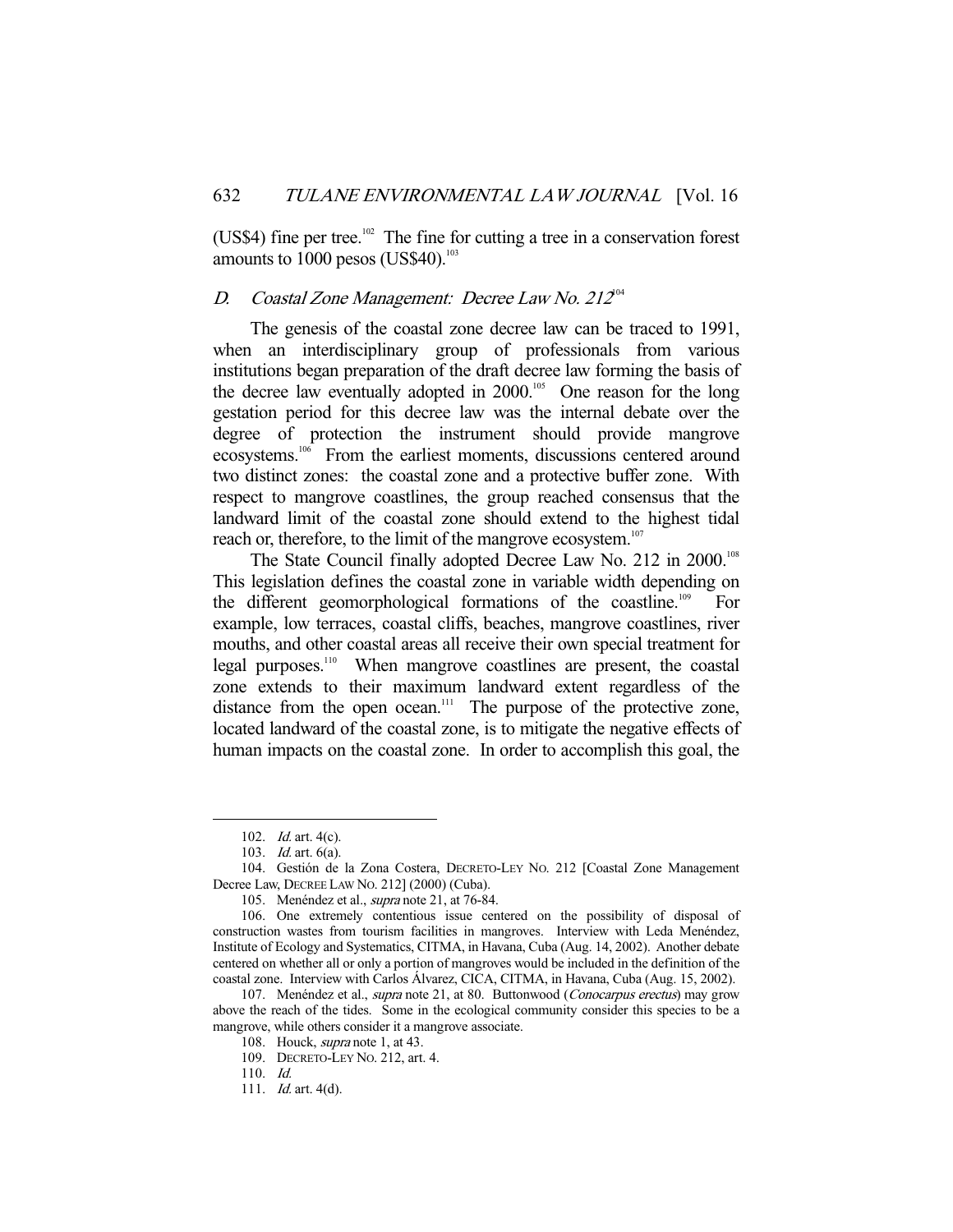minimum width of the protective zone for mangrove coastlines is 40 meters measured from the inland boundary of the coastal zone.<sup>112</sup>

 In coastal zone management, CITMA again plays a coordinating role. The Ministry proposes policies and strategies for integrated coastal management in coordination with the other competent agencies and institutions in the zone.113 The Ministry of Economics and Planning and its Institution of Physical Planning (IPF), responsible for land-use planning, must also consider the coastal zone in the development of landuse plans.<sup>114</sup> CITMA participates in the discussion, evaluation, and approval of zoning plans.<sup>115</sup>

 The decree law specifies that access to the coastal zone should be unrestricted, without charge, and open to public activities that do not require facilities and construction.<sup>116</sup> The decree law establishes a presumption against construction of new facilities and residential and lodging areas in the coastal zone.<sup>117</sup> However, authorization may be granted for the development of activities that are coastal dependent and that, by their nature, cannot be sited elsewhere. These activities include ports, marinas, mariculture activities, ocean outfalls, oil platforms, maritime aides, and reforestation projects.<sup>118</sup> One could imagine that many of these types of installations have the capability to directly impact mangroves. Therefore, Coastal Dependent Use may conflict with Shoreline Protective Forests.

 Construction projects or activities in the coastal zone or protective zone must obtain an environmental license, as specified by the Environmental Law.<sup>119</sup> Remember, however, that state institutions' management plans are exempt from the environmental license requirement. The decree law expressly states that activities planned for keys require an EIS as a requisite for the environmental license.<sup>120</sup> If the key is completely covered with mangroves, or is so small that it is entirely within the coastal zone or protective zone, no construction will be authorized.<sup>121</sup> CITMA has the responsibility of identifying the particularly fragile keys that meet these characteristics.

<sup>112.</sup> *Id.* art. 5.2.

 <sup>113.</sup> Id. art. 7.

 <sup>114.</sup> Id. art. 9.

 <sup>115.</sup> Id. art. 8(b).

 <sup>116.</sup> Id. art. 12.

 <sup>117.</sup> Id. art. 16.

 <sup>118.</sup> Id. art. 15.1.

 <sup>119.</sup> Ley Del Medio Ambiente, LEY NO. 81 [Environmental Law, LAW NO. 81], art. 28 (1997) (Cuba) translated in CUBAN ENVIRONMENTAL LAW, supra note 32, at 21.

 <sup>120.</sup> DECRETO-LEY NO. 212, art. 25.

 <sup>121.</sup> Id. art. 26(1).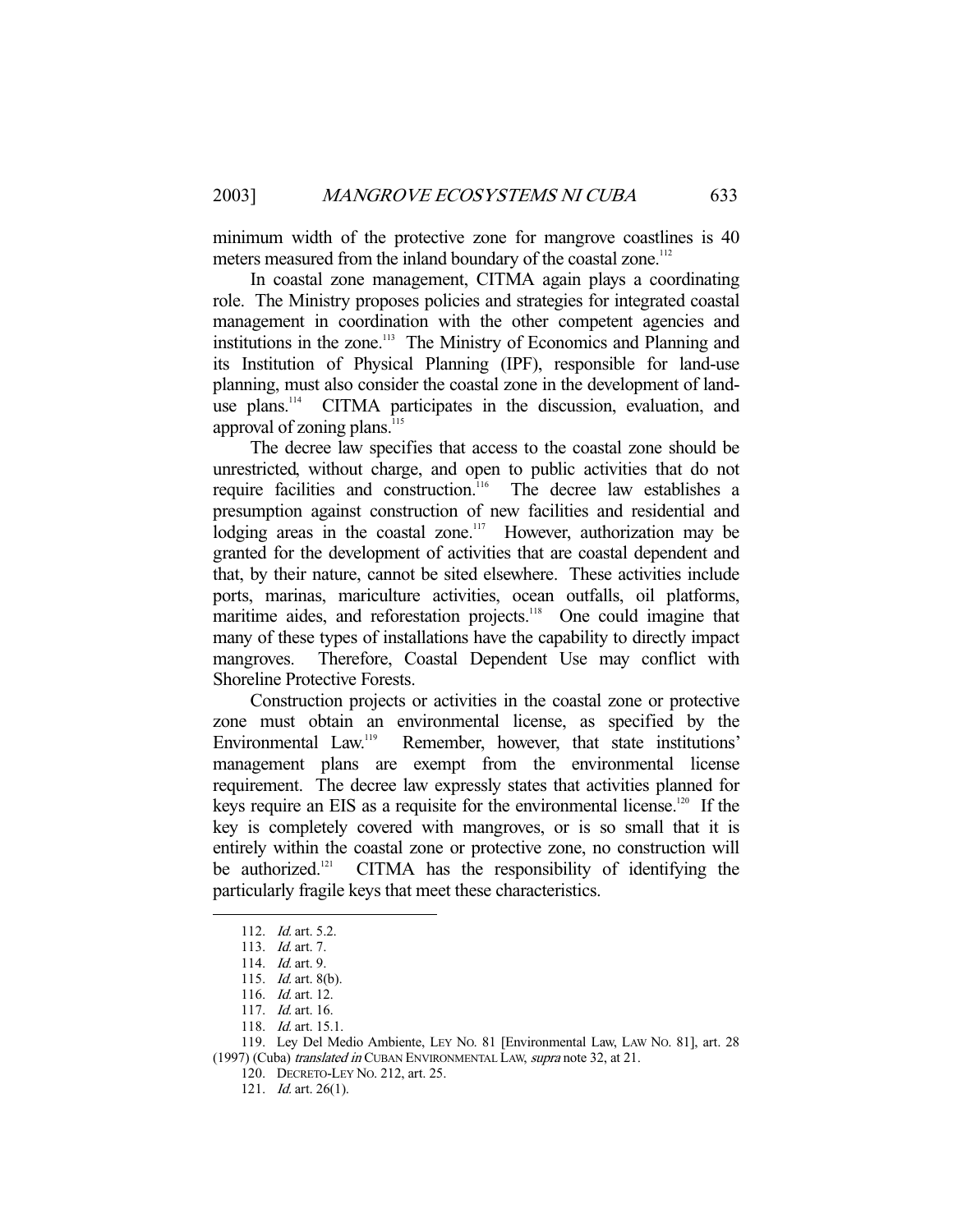# E. Protected Areas: Decree Law No. 201<sup>122</sup>

 Prior to 1998, a National Network of Protected Areas (Red Nacional de Áreas Protegidas) existed in Cuba. The network was comprised of national parks, nature reserves, national monuments, wildlife refuges, and "other categories."<sup>123</sup> Many different government institutions and ministries were responsible for the management of different units of protected areas in the Network, with the ultimate responsibility of the Network exercised by COMARNA.124

 Decree Law No. 201 legally establishes SINAP. CITMA again plays a coordinating role and must ensure the actions and activities of all institutions or entities that operate in the area are compatible with the goals of the protected area.<sup>125</sup> CITMA approves both the protected area management plan and the annual operational plan.<sup>126</sup> If CITMA fails to resolve institutional conflicts in protected areas, it can raise the issue before the Council of Ministers.

 On-the-ground administration of a protected area may be the responsibility of CITMA (CENAP/National Center of Protected Areas) or other institutions or entities, such as a university research laboratory, the State Forestry Service, the State Flora and Fauna Service (MINAGRI), or the Institute of Oceanology. There is a presumption, however, that CITMA will administer the categories of protected areas with the highest level of protection (natural reserves, national parks, ecological reserves).<sup>127</sup> The Council of Ministers is charged with approving the declaration of protected areas upon CITMA's recommendation.

 The decree law creates eight categories of protected areas and subsequently describes the objectives and operational philosophy of each. The eight categories of protected areas, from most to least restrictive, are: (1) natural reserve, (2) national park, (3) ecological reserve, (4) outstanding natural feature, (5) managed floristic reserve, (6) wildlife refuge, (7) protected natural landscape, and (8) multiple use area.<sup>128</sup>

 <sup>122.</sup> Del Sistema Nacional de Áreas Protegidas, DECRETO-LEY NO. 201 [Decree Law of the National System of Protected Areas, DECREE LAW NO. 201] (1999) (Cuba).

 <sup>123.</sup> IUCN, supra note 16, at 351.

<sup>124.</sup> *Id.* at 352.

 <sup>125.</sup> DECRETO-LEY NO. 201, arts. 8, 55.

 <sup>126.</sup> Pedro Ruiz, CENAP, CITMA, Address to the CITMA-Tulane Cuban Environmental Law Symposium (Aug. 13, 2002).

 <sup>127.</sup> DECRETO-LEY NO. 201, art. 58.

 <sup>128.</sup> Id. art. 5.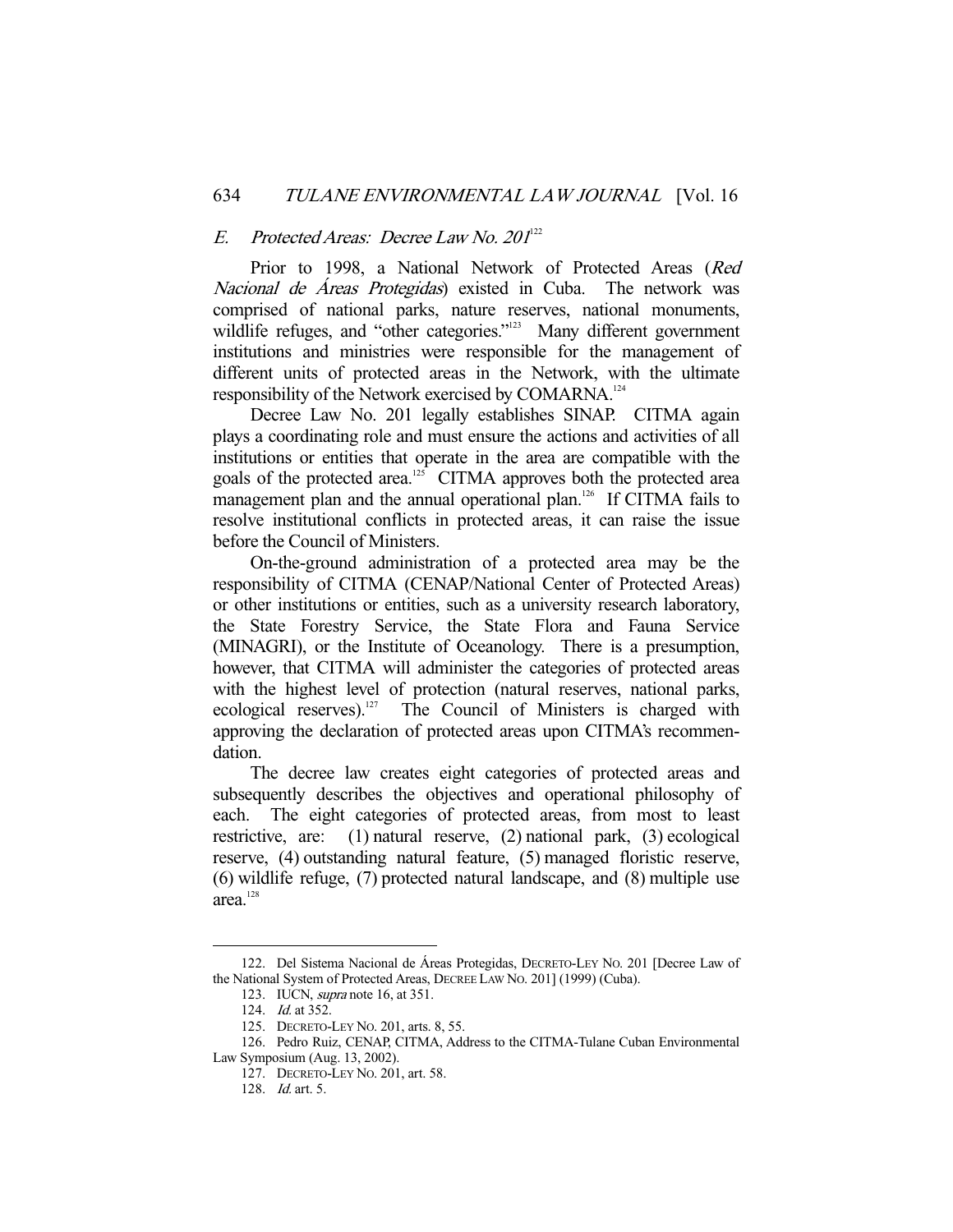The regulations create the possibility of buffer zones surrounding protected areas.<sup>129</sup> These zones promote the protection, control, and mitigation of external impacts on the protected area.<sup>130</sup>

 The administration and management authorities of each protected area are responsible for elaboration of the management plan that CITMA subsequently must approve within two years of the creation of the protected area.<sup>131</sup> CITMA must develop the general guidelines for the development of management plans for each of the management categories.<sup>132</sup> The management plan must be compatible with the landuse plan based on the category of the area.<sup>133</sup> CITMA and the institution in charge of administration of the area are both responsible for compliance.<sup>134</sup>

 Activities carried out in a protected area or buffer zone require an environmental license issued prior to approval of the activity, and must be coordinated with the managers of the protected area.<sup>135</sup> CITMA must also participate in the development of regulations related to tourism, mining, and agricultural activities inside protected areas. These activities must be consistent with the management category of the protected area.<sup>136</sup>

### V. MANAGEMENT OF MANGROVES

#### A. Institute of Physical Planning (IPF)

 The Ministry of Economy and Planning, through its IPF, is responsible for land-use planning in Cuba. In order to promote the rational use of natural resources, encourage the optimal use of space, and to avoid environmental damages, the IPF has developed zoning plans for all provinces.<sup>137</sup> When the IPF prepares zoning plans in mangrove areas, the Institute consults with CITMA (Institute of Ecology and Systematics) and MINAGRI (State Forestry Enterprises) to determine appropriate

 <sup>129.</sup> Id. arts. 51, 52.

 <sup>130.</sup> Id. art. 51.

 <sup>131.</sup> Id. art. 47.

<sup>132.</sup> Id. art. 56(g). CITMA/CENAP, METODOLOGÍA PARA LA CONFECCIÓN DE LOS PLANES DE MANEJO Y PLANES OPERATIVOS EN ÁREAS PROTEGIDAS (2002). CITMA/CENAP has developed guidelines for the development of management plans in protected areas. As of August 2002, the guidelines had not been formally approved. CENAP, however, had already begun to unofficially apply the methodologies that it recommends.

 <sup>133.</sup> DECRETO-LEY NO. 201, art. 49.

 <sup>134.</sup> Id. art. 50.

 <sup>135.</sup> Id. arts. 53-54.

 <sup>136.</sup> Id. Disp. Esp. 1.

<sup>137.</sup> GUILBEAUX ET AL., *supra* note 37, at 116.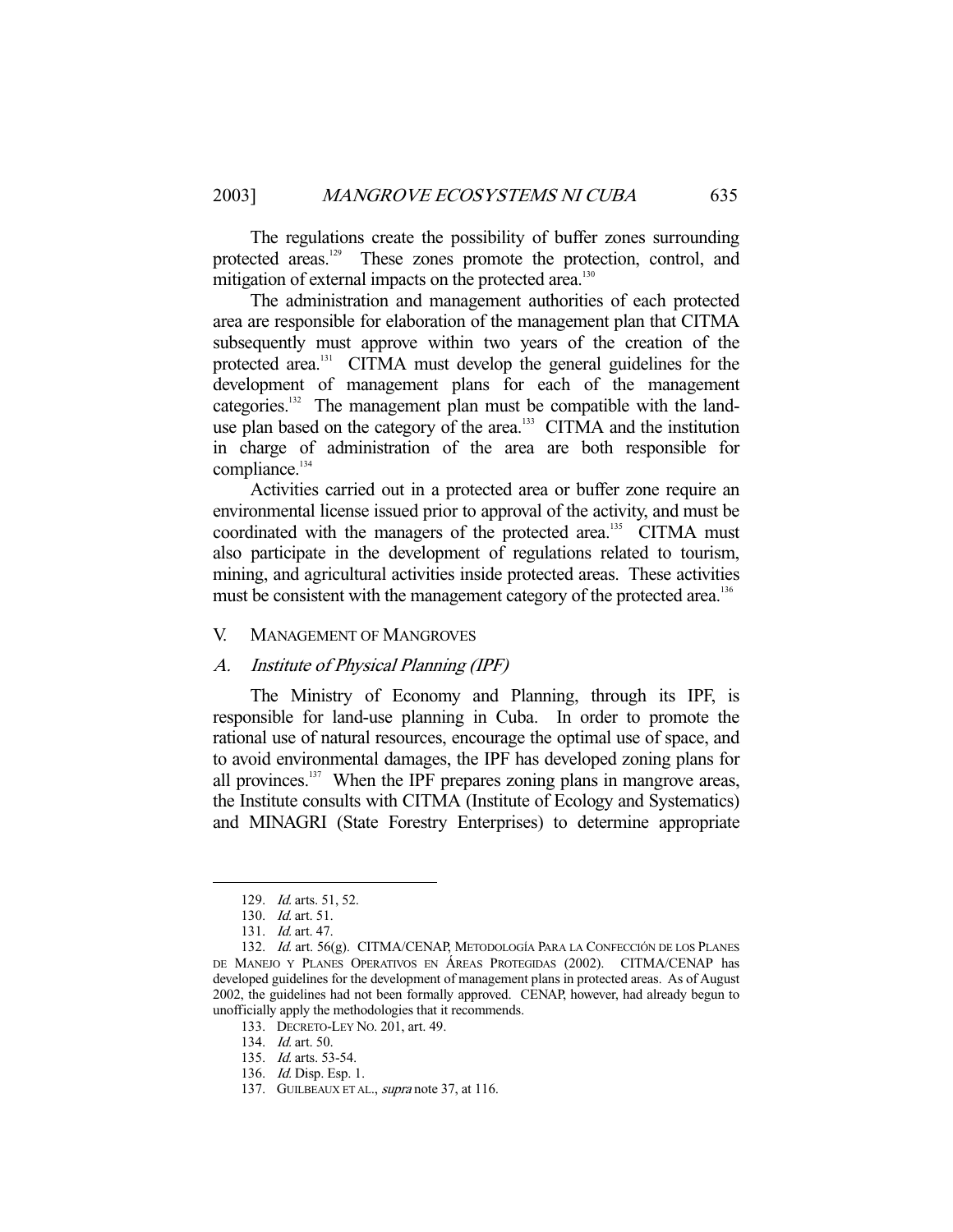management techniques.<sup>138</sup> These recommendations, along with IPF's own criteria, are incorporated into the zoning plans.<sup>139</sup> The IPF also drafts master plans for tourism zones, during which it is required to consult with CITMA and, when mangroves or forest patrimony are present, MINAGRI (State Forestry Enterprises).<sup>140</sup>

 New projects must receive IPF approval for consistency with zoning plans (microlocalization).<sup>141</sup> The EIA regulations require that, before an applicant applies for an environmental license, he must obtain micro $localization$  approval. $142$ 

# B. Ministry of Agriculture (MINAGRI)

 The Vice Ministry for Forestry of MINAGRI has had the responsibility for managing mangroves in Cuba since 1980.<sup>143</sup> Some 31 State Forestry Enterprises are responsible for the on-the-ground management and sustainable use of the forest patrimony.<sup>144</sup> These enterprises form a group known as the "Cuban Agro-Industrial Forestry Group."<sup>145</sup> This group formulates management plans based on the forestry potential of the forest and the demand for wood products.

# 1. Forest Classification and Management Plans

 The National Forest Management Plan classifies mangrove forests according to their main role. Over a decade ago, the classification of mangrove forests included: shoreline protection (56%), barriers to seawater intrusion in coastal soils and groundwater (21%), floral and faunal units (16%), timber production zones (6%), national parks (0.5%), natural reserves  $(0.3\%)$ , and recreational units  $(0.2\%)$ .<sup>146</sup> While MINAGRI classifies only 6% of mangrove forests as "productive," it

 <sup>138.</sup> Carlos Rodríguez, IPF, Address to the CITMA-Tulane Cuban Environmental Law Symposium (Aug. 12, 2002).

 <sup>139.</sup> Id.

 <sup>140.</sup> Norman Medina, Cuban Ministry of Tourism, Address to the CITMA-Tulane Cuban Environmental Law Symposium (Aug. 12, 2002); Rodríguez, supra note 138.

 <sup>141.</sup> Houck, supra note 1, at 29.

 <sup>142.</sup> Reglamento del Proceso de Evaluación de Impacto Ambiental, RESOLUCIÓN NO. 77/99 [Environmental Impact Assessment Regulations, RESOLUTION NO. 77/99], art. 15 (1999) (Cuba).

<sup>143.</sup> Milian Padrón, *supra* note 22, at 294.

<sup>144.</sup> Fidel Ramos, El Sector Forestal Cubano, CUBA FORESTAL, 1998, at 5-6.

 <sup>145.</sup> Id. at 6.

 <sup>146.</sup> Menéndez et al., supra note 21, at 81; Milian Padrón, supra note 22, at 296; Milian Padrón et al., supra note 17, at 149.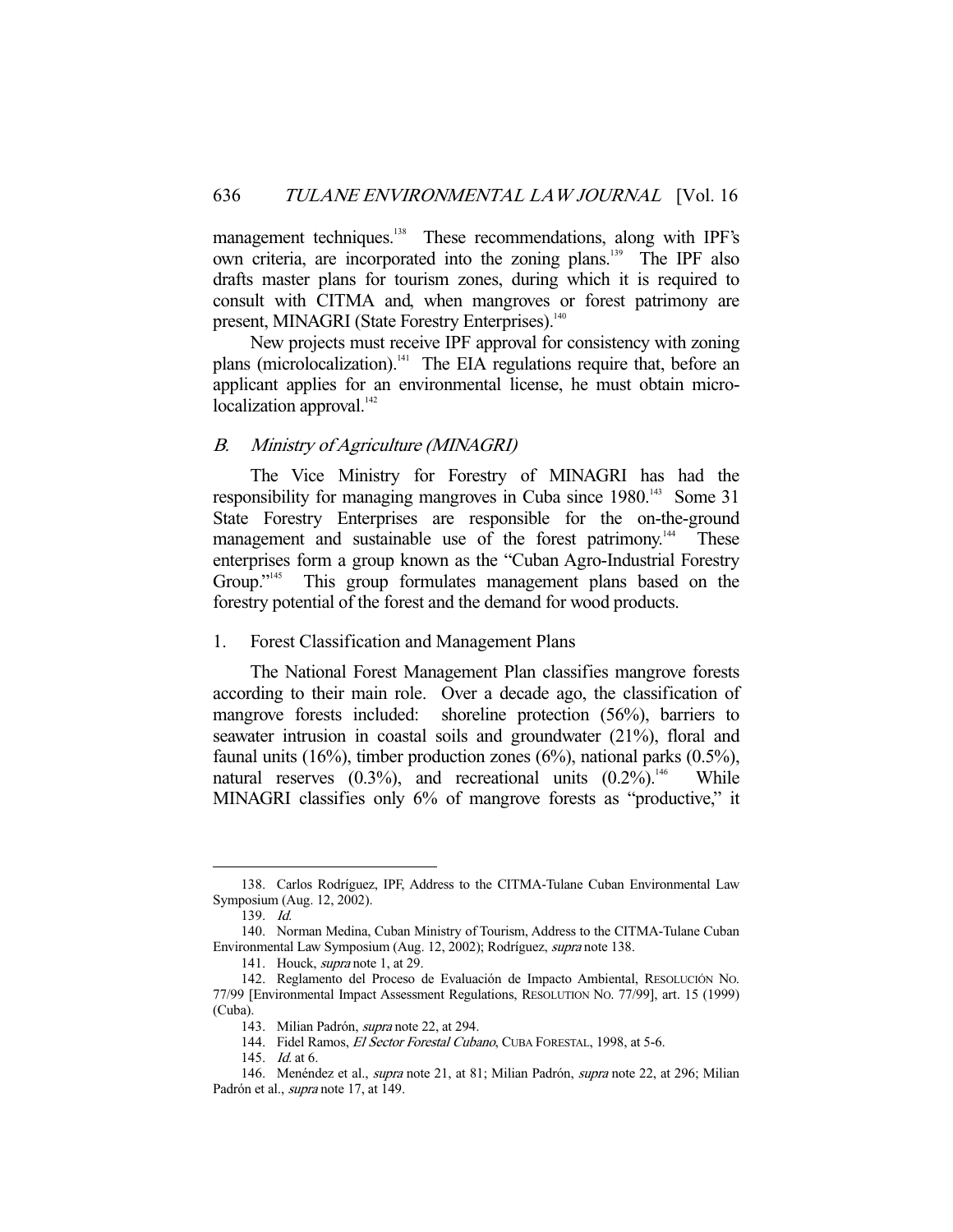places a much higher percentage of all natural forests (34%) in the "productive" category.<sup>147</sup>

 Each forest category implies a different type of management. In shoreline protection forests, limited wood harvesting is permitted at a distance of greater than 50 meters from the shoreline.<sup>148</sup> All economic activities are prohibited in national parks and natural reserves.<sup>149</sup> The few productive mangrove forests that exist in Cuba are located far from the coastline, and guidelines allow harvest only in corridors that are less than 30 meters wide.<sup>150</sup>

 The State Forestry Enterprises prepare forest/mangrove management plans that CITMA observes and approves. Currently, CITMA does not require an EIA for the development of the management plan.<sup>151</sup>

2. Production

 Cuban foresters utilize a number of techniques to harvest mangroves.<sup>152</sup> Mature forests (over 25 years old) of black mangroves, white mangroves, and buttonwood may be clear-cut for production of fuel wood, charcoal, and wood for construction purposes.<sup>153</sup> This involves cutting alternating corridors of 25 to 30 meters in width, leaving between 20 and 40 seed trees per hectare to promote adequate regeneration.154 These management plans adopt a 30-year rotation period.<sup>155</sup>

 Selective cutting is sometimes used in the harvest of red mangroves that meet the desired specifications. This technique, however, can be dangerous because it may lead to a degeneration of the quality of the forest and an invasion of undesirable species.

Production of mangrove forestry goods in 1991 included  $23,800 \text{ m}^3$ of fuelwood,  $23,900$  sacks of charcoal, 121 tons of bark, and 300 m<sup>3</sup> of "cujes" sticks for tobacco drying.<sup>156</sup> Undoubtedly, the major consumer of mangrove products is the sugar industry, which relies on mangrove

 <sup>147.</sup> CIGEA, supra note 19, at 15.

<sup>148.</sup> Milian Padrón, *supra* note 22, at 296.

 <sup>149.</sup> Id.

 <sup>150.</sup> Id.

 <sup>151.</sup> Teresita Cruz, Dirección del Medio Ambiente, CITMA, Address to the CITMA-Tulane Cuban Environmental Law Symposium (Aug. 13, 2002).

 <sup>152.</sup> Milian Padrón, supra note 22, at 297-98.

 <sup>153.</sup> Id. at 297.

 <sup>154.</sup> Id.

 <sup>155.</sup> Id.

<sup>156.</sup> Menéndez et al., *supra* note 21, at 82.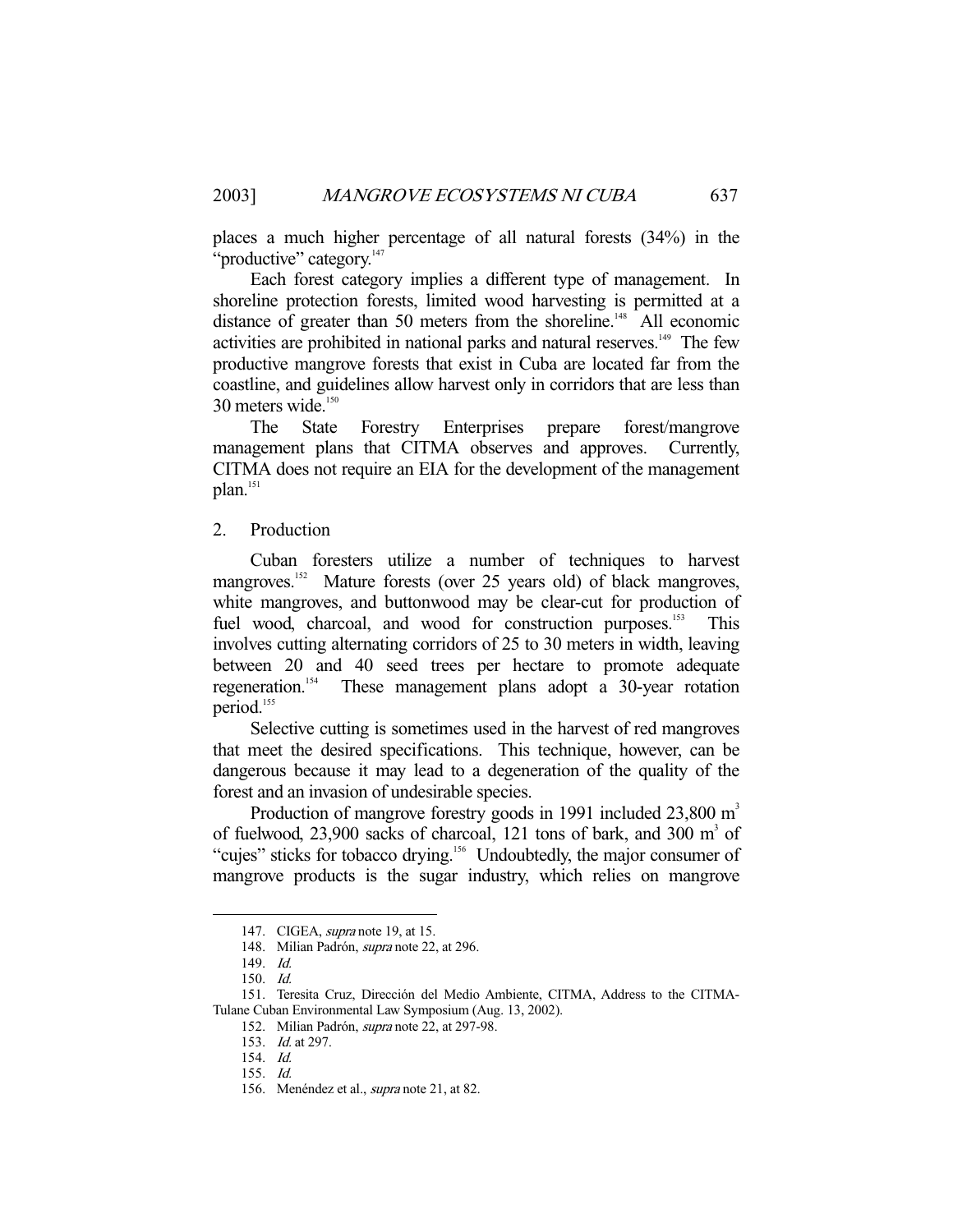timber as a source of fuel.<sup>157</sup> Mangrove timber production levels have varied widely in recent years. In 1987, mangrove timber accounted for 6%-8% of Cuba's total forest production, but this contribution decreased to 1.5% in 1991.<sup>158</sup> The economic difficulties of the Special Period and limitations on fuel imports are factors that have, most likely, caused an increase in the use of mangroves for fuel in recent years.<sup>159</sup>

 The State Forestry Enterprises also use mangrove areas for other productive activities. For example, during the four month period that black mangroves are in bloom, over 40,000 beehives are moved into mangroves, especially on the south coast.<sup>160</sup> This activity produces 1700 to 2700 tons of honey annually,<sup>161</sup> which is 20%-25% of the national production.162

3. Reforestation

 Reforestation is a key aspect of mangrove management plans. A mangrove reforestation program began in 1980. By 1987, over 7100 ha. of mangroves had been planted in the program.163 Reforestation projects have accelerated in recent years. Almost 44,000 ha. representing all mangrove species were planted between 1984 and 1994.<sup>164</sup> Foresters use natural regeneration in black mangrove, white mangrove, and buttonwood forests. The technique adopted for reforestation of red mangrove forests is direct planting of propagules at distances of 1.0 meter x 1.0 meter to 2.0 meters x 1.60 meters.<sup>165</sup> To encourage the reforestation of mangroves, the State Forestry Service provides economic incentives to its Forestry Enterprises that vary with the survival percentage of mangroves three years after planting.<sup>166</sup>

 One of the largest reforestation projects is in southern Havana Province, where the Ariguanabo Forestry Company administers 10,000

<sup>157.</sup> SPALDING ET AL., *supra* note 8, at 100.

<sup>158.</sup> Milian Padrón et al., *supra* note 17, at 151.

 <sup>159.</sup> Evenson, supra note 29, at 492. In 1990, 93% of commercial energy sources were imported, largely in the form of subsidized oil from the Soviet Union. Id. As a result of the Special Period, direct foreign investment and energy self-sufficiency are national priority areas. Medina, supra note 140.

 <sup>160.</sup> SPALDING ET AL., supra note 8, at 100.

<sup>161.</sup> Milian Padrón et al., *supra* note 17, at 151.

 <sup>162.</sup> CIGEA, supra note 19, at 17; see Juan C. Pérez et al., Análisis del Potencial Melífero del Mangle Prieto, CUBA FORESTAL, 2000, at 22.

<sup>163.</sup> Menéndez et al., *supra* note 21, at 84.

 <sup>164.</sup> Milian Padrón, supra note 22, at 299.

 <sup>165.</sup> Id. at 298-99.

 <sup>166.</sup> Interview with Ciro Milian Padrón, MINAGRI, in Havana, Cuba (Aug. 12, 2002).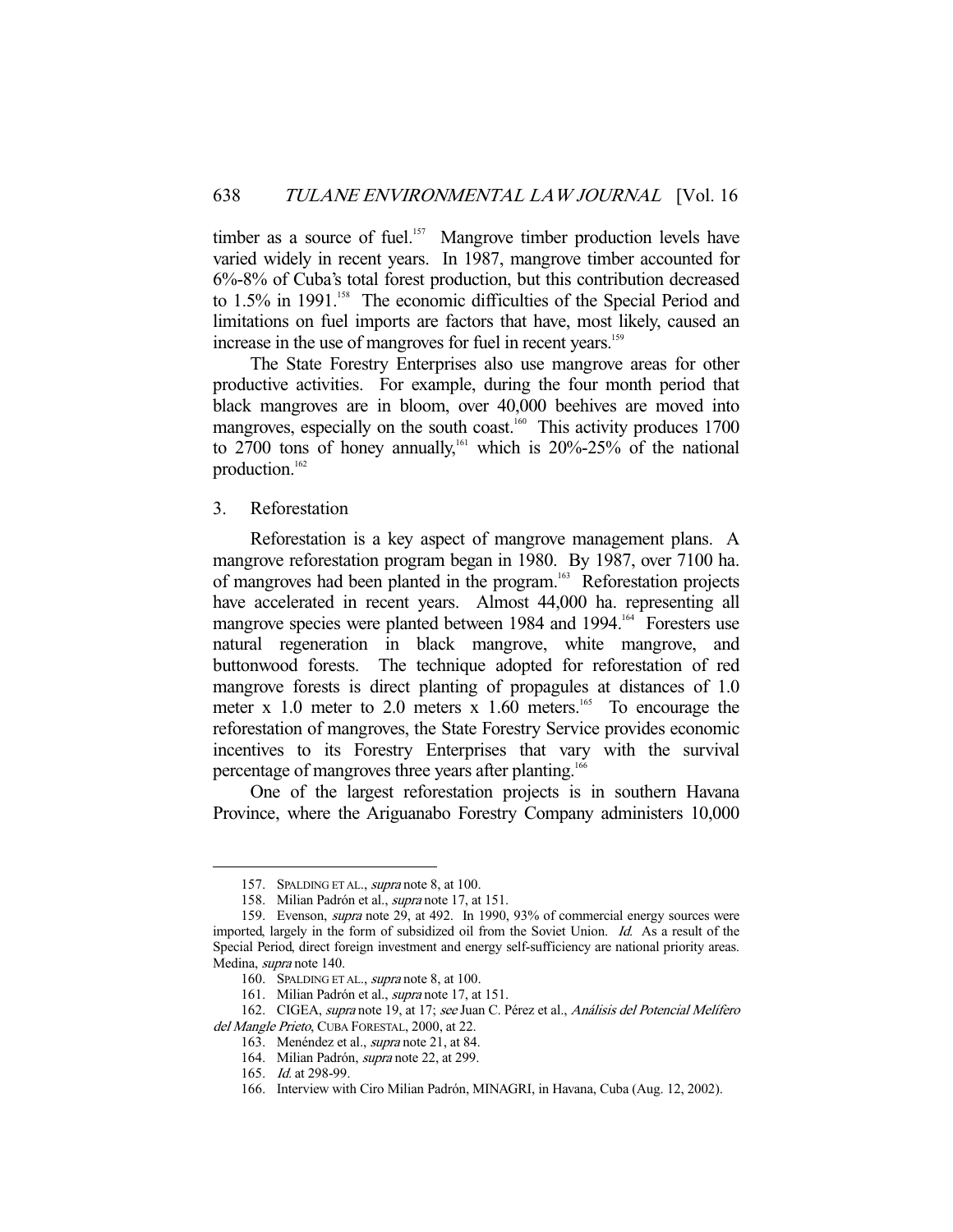ha. of mangroves.<sup>167</sup> Human activities, hurricanes, and pollution from sugar cane agriculture were responsible for the degradation of large extensions of these coastal lands. The reforestation used all four mangrove species depending on site conditions and characteristics of the mangrove species.<sup>168</sup> Reportedly, the restoration project reduced coastal erosion and lowered salinity in adjacent agricultural soils.<sup>169</sup>

#### 4. Institutional Coordination

 MINAGRI, in coordination with CITMA, possesses clear authority over state forest patrimony. If forests exist in the planning area, the IPF must consult with MINAGRI during the approval process for zoning plans, macrolocalization, and microlocalization.<sup>170</sup> Similarly, CITMA must consult with MINAGRI regarding the approval of environmental licenses and EIS documents when mangroves are located in the area of interest.171 MINAGRI examines the consistency of the proposed activity with its management plan and the potential adverse impacts on the forest patrimony.<sup>172</sup>

 An activity that could impact mangroves may require input from several institutions. For example, a shrimp aquaculture facility adjacent to mangroves may need a water-intake canal constructed through those mangroves. The Ministry of the Fishing Industry (MINIP) approves the aquaculture project itself. MINAGRI (State Forestry Enterprise) decides where and when to construct the intake canal, and whether mitigation measures, such as reforestation, are necessary. MINIP requests an environmental license from CITMA and consults with the Forestry Enterprise before reaching a final decision on the project.

 If the mangroves are inside a protected area that forms part of the SINAP, the situation may become a bit more complicated, requiring coordination between MINAGRI, CITMA, and the Management Authority of the Protected Area. At least eight national protected areas (and perhaps as many as fourteen) contain mangrove ecosystems.<sup>173</sup> The

 <sup>167.</sup> Ciro Milian Padrón, Restauración de Ecosistemas de Manglar en Cuba: Estudio de Caso de Provincia Habana, in LA RESTAURACIÓN DE ECOSISTEMAS DE MANGLAR 176, 186 (Colin Field ed., 1997).

 <sup>168.</sup> Id.

 <sup>169.</sup> Id.

<sup>170.</sup> Rodríguez, *supra* note 138.

 <sup>171.</sup> Id.

 <sup>172.</sup> Id.

 <sup>173.</sup> CENTRO NACIONAL DE ÁREAS PROTEGIDAS CENAP/CITMA, MARCO LEGAL: SISTEMA NACIONAL DE ÁREAS PROTEGIDAS—CUBA 46, 47 (2000) [hereinafter CENAP]; INSTITUTO CUBANO DE GEODESIA Y CARTOGRAFÍA, supra note 21, at 38-41; IUCN, supra note 16, at 356-57; SPALDING ET AL., supra note 8, at 100.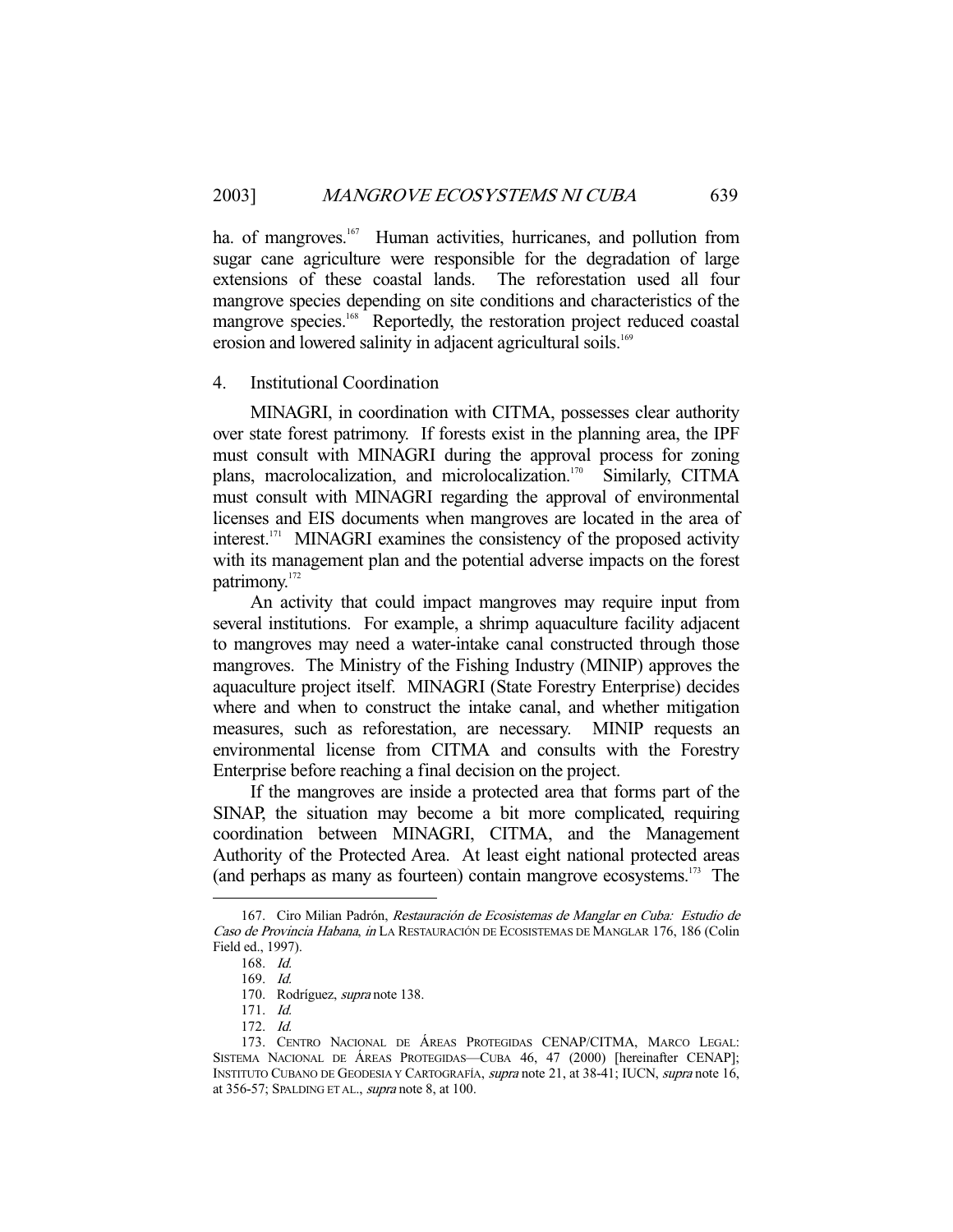mangrove area itself forms part of a MINAGRI forest management plan, which is developed by a State Forestry Enterprise.<sup>174</sup> The administrating agency of the protected area must incorporate these management guidelines into the area's management plan.<sup>175</sup> CITMA and CENAP then approve the resulting protected area management plan.<sup>176</sup> This process is often simplified if MINAGRI is also the administrator of the protected area, as is often the case for wildlife refuges and managed floristic reserves.

 The MINAGRI lists four categories of mangrove areas in Natural Reserves and National Parks that are appropriate for ecotourism and recreation: nature observation areas, health tourism areas, sporthunting areas, and sportfishing areas.<sup>177</sup>

# C. Ministry of Science, Technology and the Environment (CITMA)

 As the central environmental agency in Cuba, CITMA coordinates environmental decision making among public and private actors. A number of research institutes are affiliated with CITMA, including the Institute for Ecology and Systematics, the Institute of Oceanology, and the Institute of Geography. The Institute of Ecology and Systematics has a long tradition of ecological research related to mangrove ecosystems, and often participates in policy discussions and decisions regarding activities that may potentially have adverse impacts on mangroves.<sup>178</sup>

 CITMA's analysis, surrounding the environmental license and the EIS, plays a crucial role with regard to actions that may impact mangroves. CICA assigns a lead specialist to the analysis. This specialist assembles a group of experts to analyze the environmental license application or the EIS and to evaluate mitigation measures for the proposed monitoring program. Each expert substantiates their evaluation with a written report. The group of experts may represent CITMAaffiliated centers and institutes, such as CENAP (protected areas), the Institute of Ecology and Systematics, the Institute of Oceanology, or the

 <sup>174.</sup> Interview with Ciro Milian Padrón, MINAGRI, in Havana, Cuba (Aug. 13, 2002); interview with Pedro Ruiz, Centro Nacional de Áreas Protegidas CITMA, in Havana Cuba (Aug. 15, 2002).

 <sup>175.</sup> Ley Forestal, LEY NO. 85 [Forestry Law, LAW NO. 85], art. 83 (1998) (Cuba).

 <sup>176.</sup> Del Sistema Nacional de Áreas Protegidas, DECRETO-LEY NO. 201 [Decree Law of the National System of Protected Areas, DECREE LAW NO. 2001], art. 47 (1999) (Cuba); Milian Padrón, supra note 174; Ruiz, supra note 174.

<sup>177.</sup> Milian Padrón, *supra* note 22, at 301.

<sup>178.</sup> See generally DIRECCIÓN PROVINCIAL DE PLANIFICACIÓN FÍSICA Havana, GESTIÓN DE LA ZONA COSTERA DEL SUR DE LA HABANA (2002).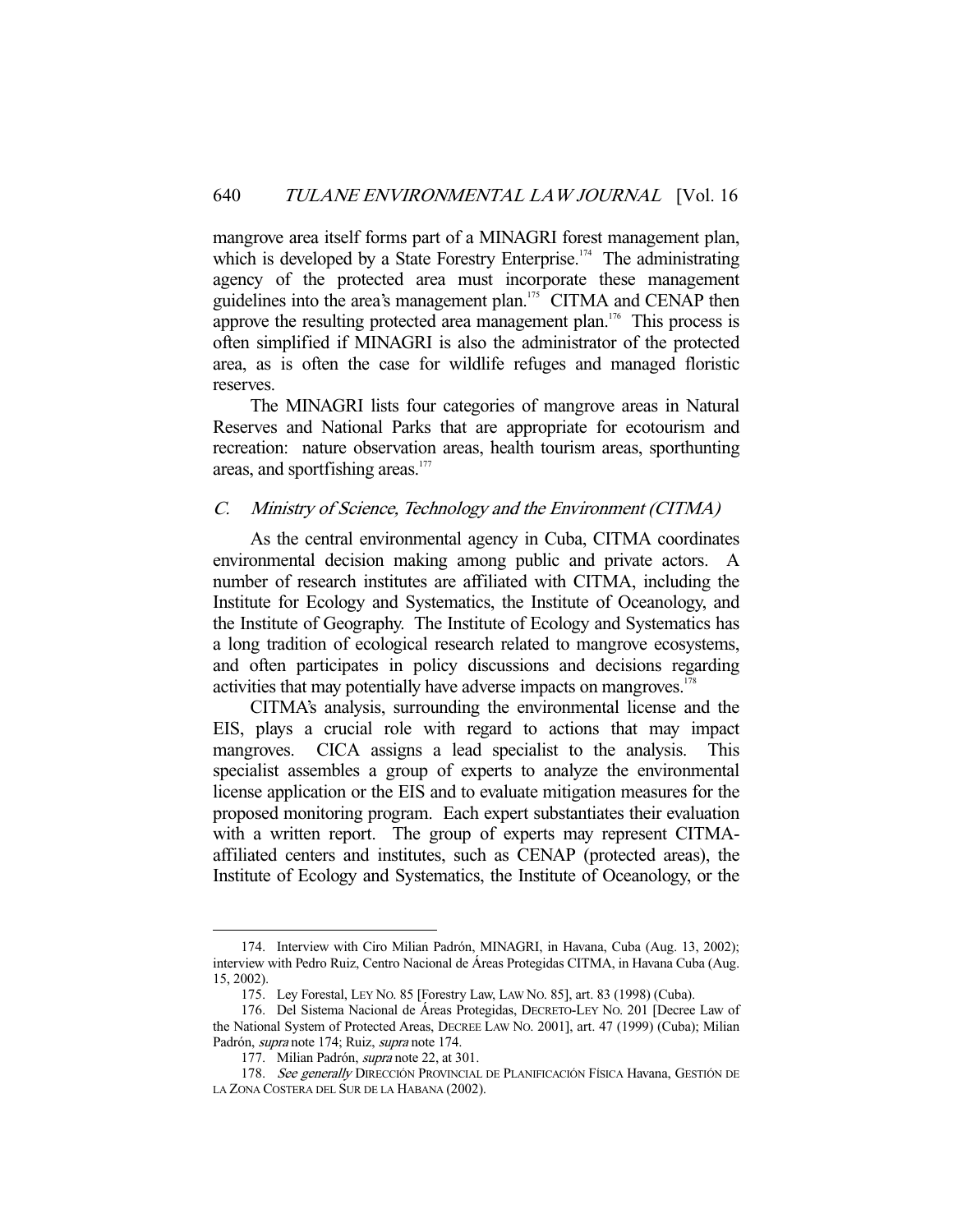Institute of Geography.<sup>179</sup> Representatives from other state agencies or university researchers may also participate in the evaluative committee.<sup>180</sup>

 CITMA also coordinates the SINAP as a whole and may, in certain cases, directly manage protected areas.<sup>181</sup> A significant number of protected areas are coastal, including mangrove ecosystems.

 In 2000, over 236 protected areas comprised the SINAP, with 79 of these areas being of national significance.<sup>182</sup> These included 14 National Parks, 8 Natural Reserves, 11 Wildlife Refuges, 11 Managed Floristic Reserves, and 8 Multiple Use Areas.<sup>183</sup> The SINAP comprises over 22% of national territory, 6% of which belongs to the three strictest categories (National Park, Natural Reserve, and Ecological Reserve).<sup>184</sup>

 The exact percentage of mangrove ecosystems that form part of the SINAP is unknown. However, at least 14 protected areas include mangrove vegetation  $(5 \text{ on the south coast and } 9 \text{ on the north coast})$ .<sup>185</sup> Two protected areas on the south coast contain the largest extension of mangroves: Ciénaga de Zapata National Park and the Cauto Delta Ecological Reserve.<sup>186</sup>

#### D. Ministry of the Fishing Industry (MINIP)

 MINIP is not directly involved in mangrove management. However, nearshore fishing efforts may target species, such as mangrove oysters, that occur in or near mangroves. Because of the importance of mangroves for fishery resources, MINIP is an interested party in the sustainable use and conservation of mangroves.<sup>187</sup> CITMA may involve this ministry in discussions regarding controversial programs and proposals impacting mangroves. MINIP's 1996 regulations created a closed area that represents an untouched, rich area in terms of biodiversity, as well as an important nursery for juvenile fish.<sup>188</sup> This

<sup>179.</sup> See CUBAN ENVIRONMENTAL LAW, supra note 32, at 99.

 <sup>180.</sup> Carlos Álvarez, CICA, CITMA, Address to the CITMA-Tulane Cuban Environmental Law Symposium (Aug. 13, 2002); Evenson, supra note 29, at 520.

 <sup>181.</sup> DECRETO-LEY NO. 201, art. 53; Ruiz, supra note 174.

<sup>182.</sup> CIGEA, *supra* note 19, at 24.

 <sup>183.</sup> Id.

 <sup>184.</sup> Id. at 26.

 <sup>185.</sup> The author obtained this estimate by superimposing a map of the National System of Protected Areas on a map of vegetation cover. See CENAP, supra note 173, at 46-47; INSTITUTO CUBANO DE GEODESIA Y CARTOGRAFIA, ATLAS DE CUBA, supra note 21, at 38-41.

 <sup>186.</sup> CENAP, supra note 173, at 46-47; INSTITUTO CUBANO DE GEODESIA Y CARTOGRAFÍA, ATLAS DE CUBA, supra note 21, at 38-41; IUCN, supra note 16, at 356-57.

 <sup>187.</sup> Interview with Carlos García, MINIP, in Havana, Cuba (Aug. 16, 2002).

 <sup>188.</sup> Reglamento de Pesca, DECRETO-LEY NO. 164 [Fishing Regulations, DECREE LAW NO. 164], art. 21 (1996) (Cuba).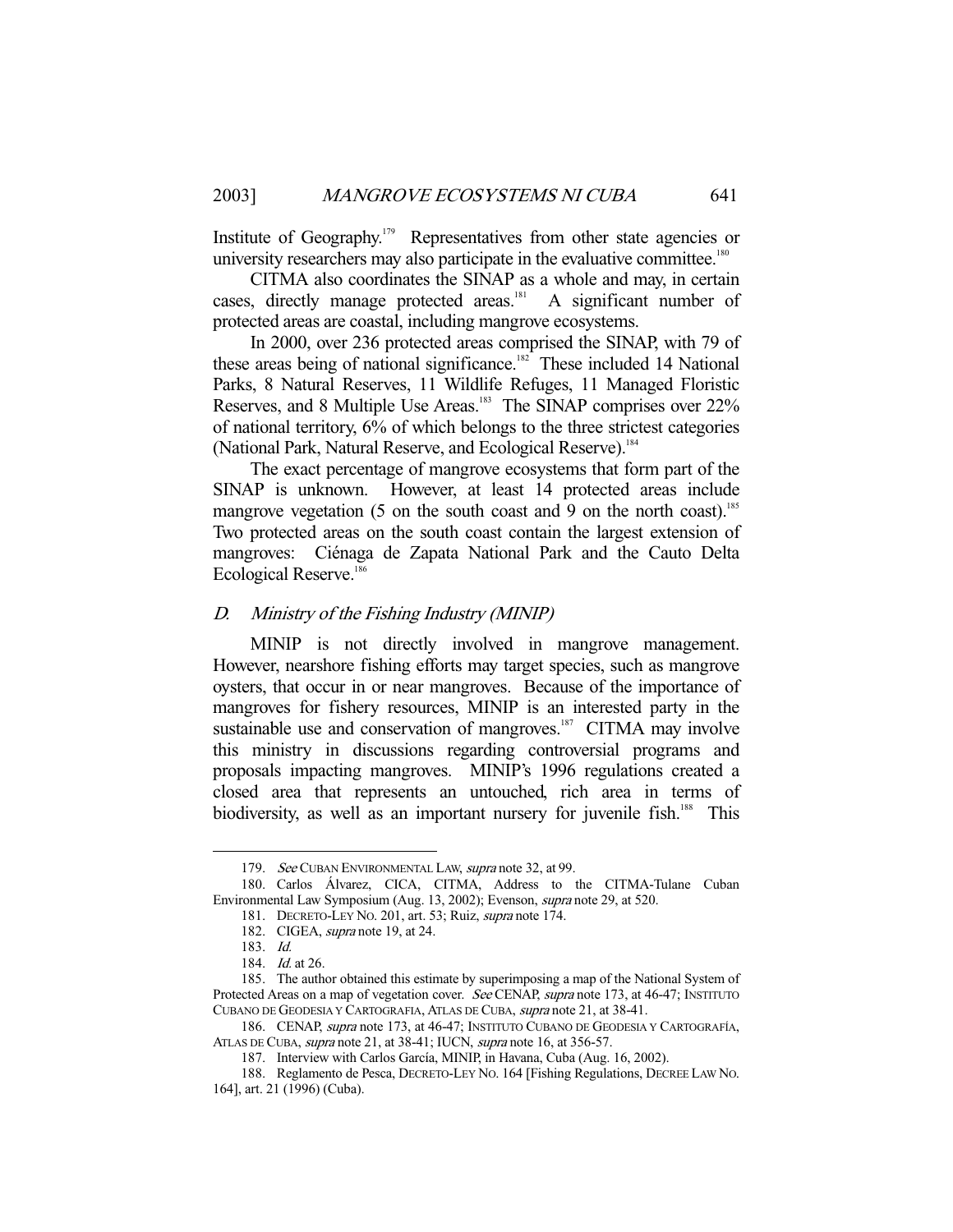closed area included the waters off the mangrove-rich areas of the Zapata Peninsula, located on the south of Matanzas Province.<sup>189</sup> More recently, MINIP has declared another closed area adjacent to the Guanahacabibes National Park in Pinar del Río Province, another area with abundant mangrove forests.<sup>190</sup> MINIP has designated a total of thirteen marine zones under a "special regime of use and protection."<sup>191</sup>

#### VI. PROGRESS AND PROBLEMS

#### A. Economic Development

 Economic development, and the direct and indirect impacts that development activities may have on mangroves and other wetland areas, present challenges for mangrove managers. An estimated 30% of Cuban mangrove forests have experienced natural or anthropogenic impacts<sup>192</sup> arising from industrial wastes from mining, sugar refineries and oil refineries, large cattle ranches, road construction, and illegal deforestation.<sup>193</sup> These direct and indirect impacts are common in most countries that possess mangroves. CITMA officials openly recognize the challenges that stem from economic development. However, they insist that this reality often leads to "win-win" situations of compromise.<sup>194</sup>

# 1. Hydrological Changes

 Alteration of hydrology in mangroves (draining and channelization), as well as at upstream sites, presents serious stressors on mangrove ecosystems due to mangrove ecosystems' high dependency on an appropriate hydrologic balance.<sup>195</sup> One polemic example of the failure to protect mangroves in Cuba is Dique Sur (South Dike). Dique Sur is a large project that has caused significant damage to large areas of mangroves on the south coast of Havana Province. In the 1980s, authorities recognized that saltwater was intruding into the southern Havana Province aquifer, which supplies drinking water to the capital and irrigation water for large and important agricultural areas in the province. In an effort to stop saltwater intrusion northward, and loss of

 <sup>189.</sup> Id.

 <sup>190.</sup> Carlos García, MINIP, Address to the CITMA-Tulane Cuban Environmental Law Symposium (Aug. 13, 2002).

<sup>191.</sup> Cruz, *supra* note 151; Garcia, *supra* note 190.

<sup>192.</sup> Milian Padrón et al., *supra* note 17, at 152; Menéndez et al., *supra* note 21, at 83.

<sup>193.</sup> Milian Padrón et al., *supra* note 17, at 152.

 <sup>194.</sup> Orlando Reyes, CITMA, Address to the CITMA-Tulane Cuban Environmental Law Symposium (Aug. 12, 2002).

<sup>195.</sup> See Lugo & Snedaker, supra note 6, at 56-57.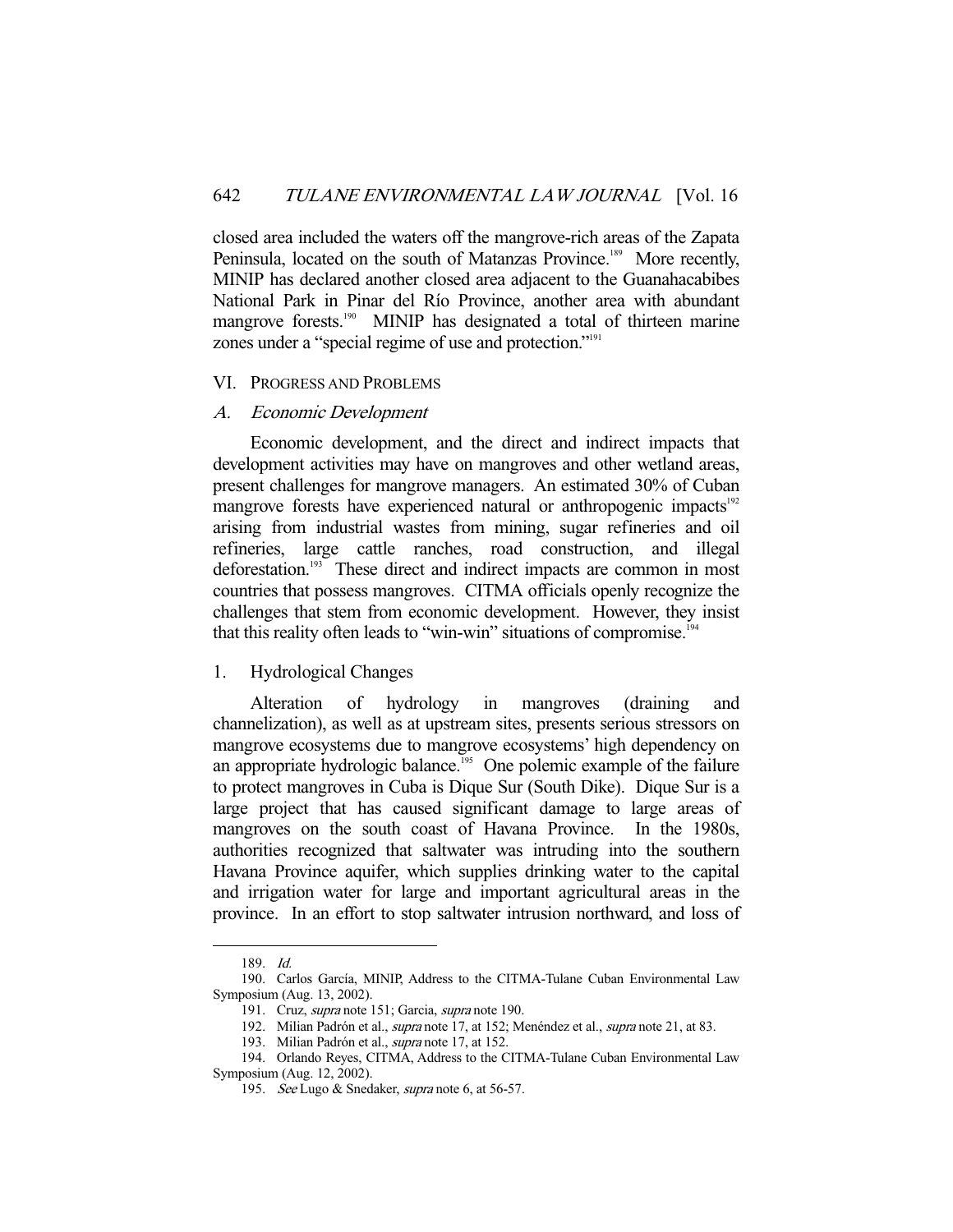fresh water southward, authorities began construction of the Dique Sur in 1985. It is a 100 km long structure, 7 meters in width, and 2 to 4 meters deep, that stretches from Majana in the west to Batabanó in the east.<sup>196</sup> In the early 1990s, discussion centered on extending the dike eastward from Batabanó toward Zapata Swamp, but this never occurred. While the result of the Dique Sur project in controlling salt water intrusion has been inconclusive, harm to the mangroves and coastal ecosystems between the ocean and the dike has been evident.<sup>197</sup> Without the freshwater input, the increasing salinization has stressed mangrove vegetation, causing significant harm to the mangroves. A probable result of this harm has been an increase in coastal erosion on the province's south coast. This is especially serious because the southern coast of Havana and Pinar del Río Provinces are areas at high risk of coastal flooding.<sup>198</sup> In a major effort to resolve one problem (saltwater intrusion in an important aquifer), authorities displayed a lack of consideration for the full range of environmental impacts, and created other problems, mangrove loss and increased coastal erosion.

 Alterations in freshwater hydrologic regimes are also affecting mangroves on the south coast of Pinar del Río Province in western Cuba.199 Construction of dams has reduced freshwater flow to mangrove areas, resulting in increased salinization that can stunt mangrove growth.<sup>200</sup>

 One hopes that the recent advances in Cuban environmental legislation, especially the EIA process, will prevent similar engineering errors in the future. Nevertheless, the off-site, or downstream, nature of the adverse impact on the mangrove ecosystem, as well as the scientific uncertainty of proving the adverse impact, may still impede full appreciation of a project's adverse impacts. The Coastal Zone Management Decree Law does not clearly address this issue. It states that the width of the protective buffer zone should be greater than 40 meters.<sup>201</sup> Many activities that could affect mangrove hydrology might

 <sup>196.</sup> Interview with Leda Menéndez, supra note 106.

 <sup>197.</sup> SERGIO DÍAZ-BRIQUETS & JORGE PÉREZ-LÓPEZ, CONQUERING NATURE: THE ENVIRONMENTAL LEGACY OF SOCIALISM IN CUBA 129-30 (2000).

 <sup>198.</sup> Carlos M. Rodríguez et al., El Ordenamiento Territorial en la Mitigación de las Inundaciones Costeras, in PLANIFICACIÓN FÍSICA—CUBA 24, 27 (2001).

 <sup>199.</sup> Mangrove researchers are aware that alterations in the hydrology of mangrove ecosystems and upland areas cause changes in the structure and function of mangrove forests. Lugo & Snedaker *supra* note 6, at 57; de Lacerda et al., *supra* note 7, at 39, 53.

<sup>200.</sup> Juan C. Pérez et al., Análisis del Potencial Melífero del Mangle Prieto, CUBA FORESTAL, 2000, at 25.

 <sup>201.</sup> Gestión de la Zona Costera, DECRETO-LEY NO. 212 [Coastal Zone Management Decree Law, DECREE LAW NO. 212], arts. 4-5 (2000) (Cuba).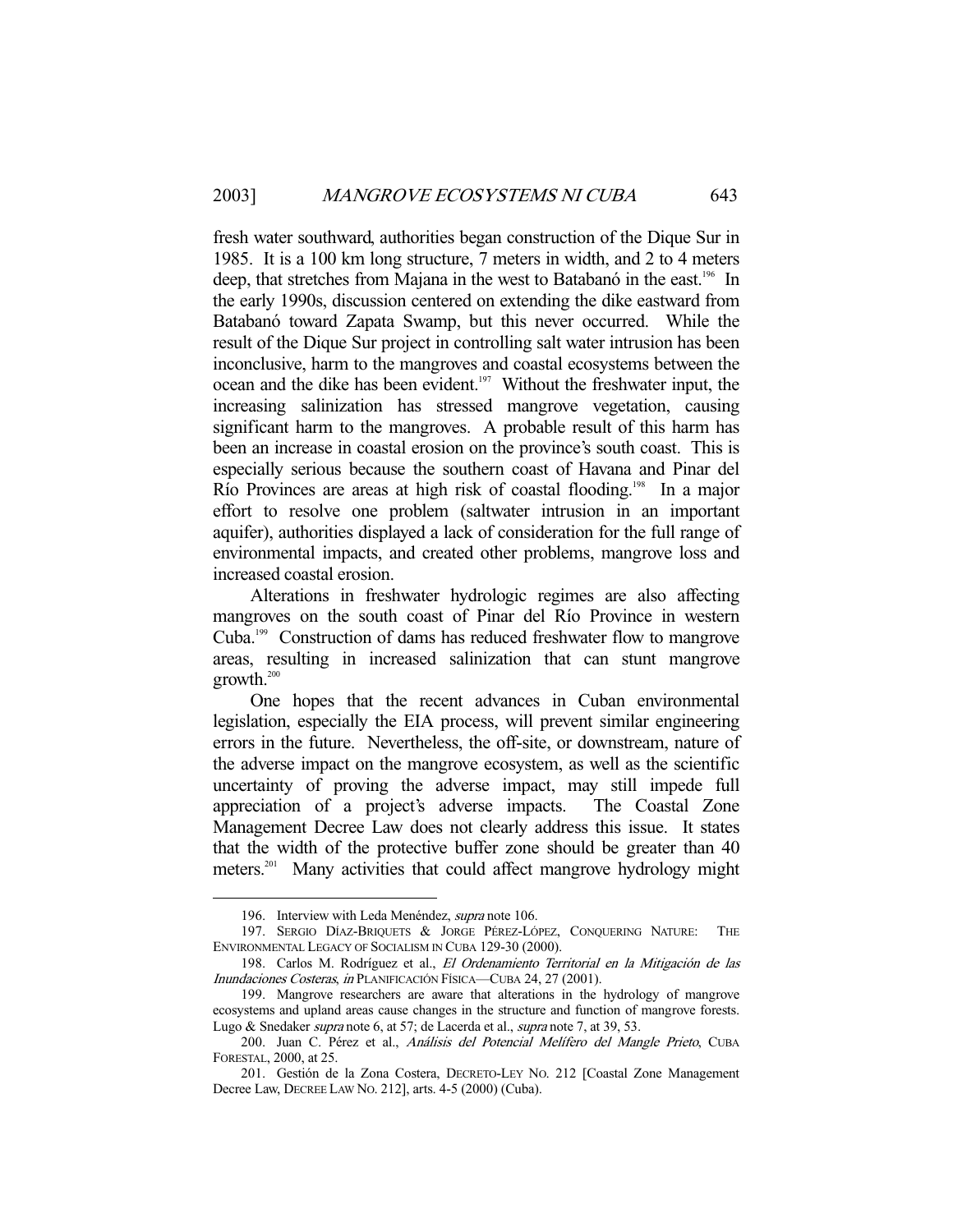occur at much greater distances than this from the mangrove forest. Although we do not have information on the exact width of protective zones, and how they vary throughout the country, many activities that could adversely affect mangrove hydrology probably occur outside the protective zone.

#### 2. Coastal Tourism Developments

 Tourism development continues to destroy mangrove areas despite the new legislation. Tourism's economic impact is estimated to reach at least \$18.5 billion by  $2007^{202}$  The number of annual international visitors to Cuba was approximately 1.8 million persons in 2000 and 2001.<sup>203</sup> This number reflects a major effort by the Cuban government to increase international tourism and reap its economic benefits.<sup>204</sup> This dynamic economic sector generates essential foreign exchange and creates opportunities for economic growth. For these reasons, the state has actively promoted joint ventures and foreign investment projects in the tourism sector since the beginning of the Special Period.<sup>205</sup>

 The Ministry of Tourism has developed sectoral policies to promote tourism. The IPF's responsibilities include development of zoning plans to site new tourism facilities.<sup>206</sup> New tourism facilities, especially those located in coastal ecosystems, require an environmental license to operate in all cases, and may also have to produce an EIS.<sup>207</sup> CITMA, of course, oversees tourism developments through the environmental license and EIA process.<sup>208</sup> Sustainable tourism development is the official goal for the responsible state institutions.<sup>209</sup> The 1995 Foreign Investment Law incorporates this goal in projects generated by foreign capital investments. $210$ 

 However, because coastal tourism is the principal focus of Cuban tourism growth, siting of new facilities often has the potential to produce

 <sup>202.</sup> Houck, supra note 1, at 42.

 <sup>203.</sup> Medina, supra note 140.

 <sup>204.</sup> See id.

<sup>205.</sup> See Kenyon Lindeman et al., Sustainable Coastal Tourism in Cuba: Roles of Environmental Impact Assessments, Certification Programs, and Protection Fees, 16 TUL. ENVTL. L.J. 591, 597 (2003).

 <sup>206.</sup> Anselmo Pagés Torriente, Importancia del Ordenamiento Territorial en el Turismo, in PLANIFICACIÓN FÍSICA—CUBA 3-4 (2001).

<sup>207.</sup> GUILBEAUX ET AL., *supra* note 37, at 230.

<sup>208.</sup> See Lindeman et al., supra note 205, at 594.

<sup>209.</sup> Ley del Medio Ambute, LEY No. 81, art. 141; Medina, supra note 140.

 <sup>210.</sup> Ley de la Inversión Extranjera, LEY NO. 77 [Foreign Investment Law, LAW NO. 77], art. 54 (1995) (Cuba) ("Foreign investment . . . will carefully respect environmental conservation and the rational use of natural resources.").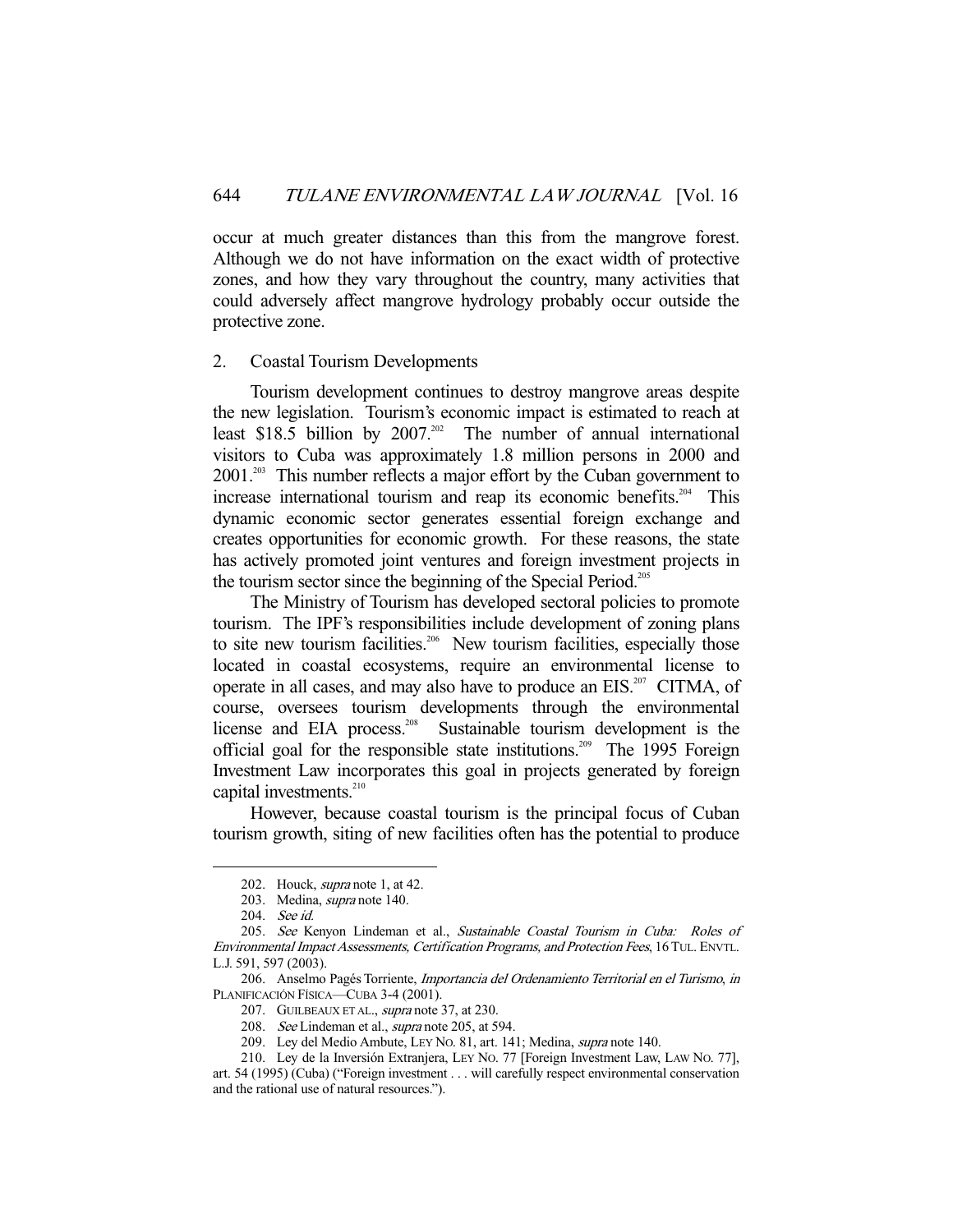direct and indirect impacts on coastal ecosystems, such as mangroves. The weakest link, and greatest challenge, in this process is the fragile coastal area, particularly low-lying, mangrove-covered keys.

 One recent example is illustrative. The Sabana-Camagüey Archipelago lies on the north central coast of Cuba. IPF zoning of Cayo Coco has considered the fragility of the key's ecosystems. Principal zoning classifications include tourism development, protected forests, and forests for recreation.<sup>211</sup> However, these are flat keys, less than 5 meters in elevation with beaches, sand dunes, and mangroves, that are extremely sensitive by nature. IPF suggests that the maximum potential number of rooms for Cayo Coco is  $16,100$ .<sup>212</sup> This is approximately 50% of the current number of hotel rooms in  $Cuba$ <sup>213</sup>

 The development of tourism complexes on the keys of the Sabana-Camagüey sub-archipelago has been extremely controversial. Several causeways over 15 km in length connect the mainland to the keys and largely block water circulation within the coastal lagoon.<sup>214</sup> Alteration of water circulation caused by an additional causeway between Cayo Coco and Cayo Romano has allegedly resulted in some mangrove die-offs.<sup>215</sup> Development of hotel and tourism infrastructure on some of the keys inevitably occurs on, or near, coastal dunes and in mangrove areas. The  $370 \text{ km}^2$  Cayo Coco has no permanent residents.<sup>216</sup> Nevertheless, today over 7000 people (tourists and residents) reside on the key.<sup>217</sup> This is just one example of how environmental laws and regulations often fail when the economic interest in the project is great.

 Interagency debate will continue over "coastal dependent activities" and "fragile keys."<sup>218</sup> Which activities are "coastal dependent" and which keys are "fragile" have an objective, scientific basis. However, they are also determinations that are largely political and open to significant subjective interpretation, and, therefore, the interests of tourism development. The economic power and foreign exchange revenues that

 <sup>211.</sup> Jorge Castro, El Desarrollo Turístico de Cayo Coco y su Importancia en la Región de Influencia, in PLANIFICACIÓN FÍSICA—CUBA 24-26 (2001).

 <sup>212.</sup> Id. at 26.

 <sup>213.</sup> Medina, supra note 140.

 <sup>214.</sup> DÍAZ-BRIQUETS & PÉREZ-LÓPEZ, supra note 197, at 264; Castro, supra note 211, at 24.

 <sup>215.</sup> Armando H. Portela & Benigno E. Aguirre, Environmental Degradation and Vulnerability in Cuba 1, 21 (2000), at http://www.udel.edu/DRC/Aguirre/publications/ag70.pdf. 216. Celso Pazos, Centro de Investigación de Ecosistemas, CIEC, Address to the CITMA-

Tulane Cuban Environmental Law Symposium (Aug. 13, 2002).

 <sup>217.</sup> Id.

 <sup>218.</sup> Gestión de la Zona Costera, DECRETO-LEY NO. 212 [Coastal Zone Management Decree Law, DECREE LAW NO. 212], arts. 15.1, 25 (2000) (Cuba).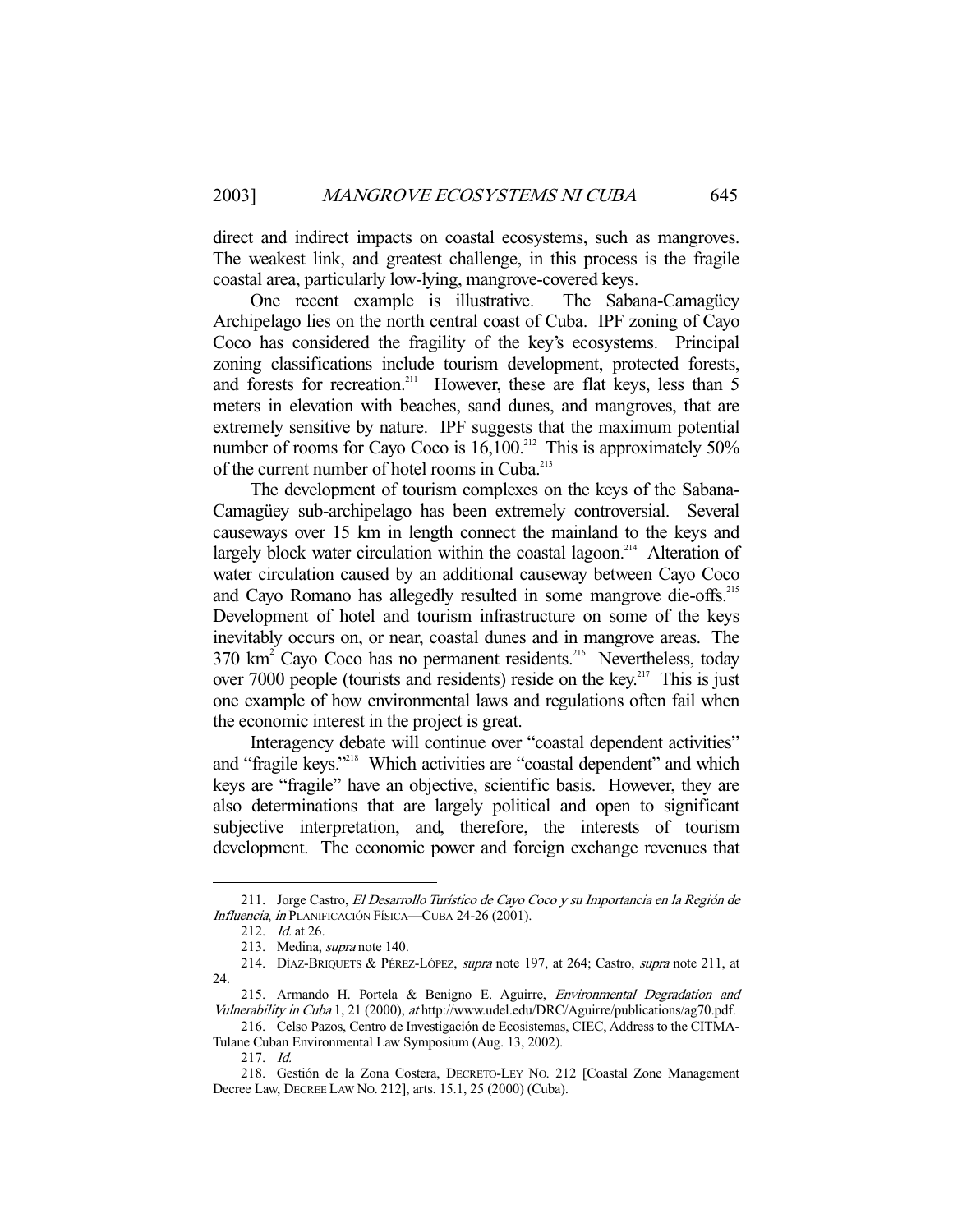the tourism industry earns are powerful forces that work against environmental conservation and present significant challenges to the efforts of the personnel of CITMA and the State Forestry Service.

#### B. Challenges from Local Residents

 Poor coastal residents have traditionally used mangrove wood to produce charcoal by means of "charcoal ovens." I met several charcoal makers attending their "ovens" on the south coast of Havana Province (Playa Rosario) in August 2002. Several moments later, after they became aware of the presence of environmental authorities, they disappeared. Today, use of unapproved "charcoal ovens" is illegal, but, nevertheless, remains very common. This highlights the contradiction between official policy and actions by coastal residents, the unsatisfied needs of many coastal residents, and the need for better environmental education.

 Another example provides a different twist on activities of local residents that damage mangroves. In August 2002, at the village of Playa Mayabeque on the south coast of Havana Province, some members of a fishing cooperative had recently cut a canal through mangroves to construct a marina for their fishing vessels.<sup>219</sup> The activity cleared an area of mangroves approximately  $100 \times 10$  meters in area.<sup>220</sup> The government official who accompanied me indicated that she would report the damage to the President of the Municipal Government. However, she emphasized that identifying the responsible party and satisfying the burden of proof made application of penalties unlikely.<sup>221</sup>

 An additional example is in Playa Rosario, and other towns on the southern coast of Havana Province, where rapid erosion (approximately 3 meters per year) is destroying the local mangrove forests and the village itself.<sup>222</sup> Residents are now harvesting mangrove wood from nearby offshore keys to produce charcoal, while previously they harvested wood from mangroves adjacent to the village on the mainland.

#### C. Institutional Arrangements

 Although CITMA is a new ministry that does not produce goods capable of generating foreign exchange and often is viewed as presenting

 <sup>219.</sup> At the time of our visit, we did not have proof of the responsible parties. Interview with Fara Carreras, Dirección Provincial de Planificación Física La Habana, in Playa Mayabeque, Cuba (Aug. 14, 2002).

<sup>220.</sup> The authorities had denied their previous request to dig the canal. Id.

 <sup>221.</sup> Id.

<sup>222.</sup> Interview with Leda Menéndez, supra note 106.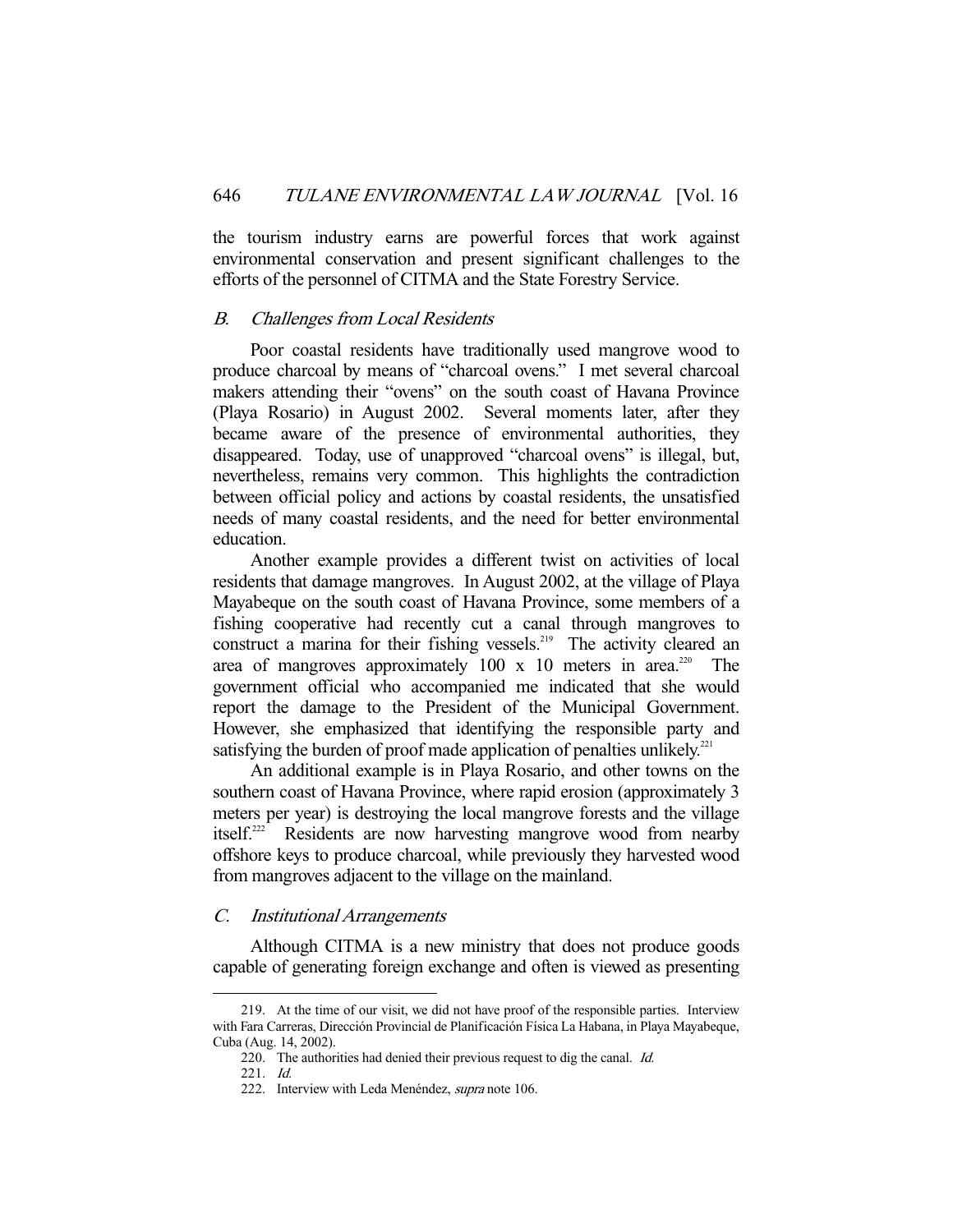obstacles to development projects, it carries out its role of environmental coordinator with increasing assertiveness and leadership. The legal authorities grant CITMA express responsibility to ensure that other ministries and private investment initiatives integrate environmental considerations into their activities.<sup>223</sup> The systems of environmental licenses and the EIA process are CITMA's principal means of carrying out its mission.

 Although CITMA's leadership role in the environmental arena is clear and undisputed, problems exist. CITMA has limited resources to apply the laws it is charged with implementing. It directly employs few personnel who can actually evaluate forestry management plans and the uncertainties surrounding the environmental impacts to mangroves from off-site activities, such as alterations of the hydrologic regime. When a project funded by foreign investment arrives for CITMA's consideration, IPF has already granted the project microlocalization.<sup>224</sup> This prior approval by a strong state planning authority may alter the balance in CITMA's assessment. IPF approval may fix a project's location before the EIA process occurs.

 Also, institutional coordination does not always work as efficiently as it could. Tensions exist between CITMA and its affiliated Institute for Ecology and Systematics and MINAGRI (State Forestry Service) over operations to harvest mangroves. These two institutions tend to possess different environmental values, CITMA being more conservation oriented and "green," while MINAGRI and its State Forestry Enterprises tend to embrace a multiple use philosophy where "production" clearly has a primary role.<sup>225</sup> An official of the State Forestry Service An official of the State Forestry Service commented that "if it only depended on CITMA, we wouldn't be able to cut a single tree."<sup>226</sup>

 Tensions also exist between CITMA's Institute for Ecology and Systematics and other agencies that wish to develop in mangrove areas or whose activities may affect the hydrology of mangrove areas. Some mangrove experts at the Institute are, by nature or professional training, more "conservation oriented" than others, and are sometimes considered recalcitrant. CITMA has not always invited the experts with greatest experience in mangroves to its EIA coordination and evaluation meetings

<sup>223.</sup> See Houck, supra note 1, at 19-20.

<sup>224.</sup> See id. at 29-30.

<sup>225.</sup> See Marc L. Miller & Jerome Kirk, Marine Environmental Ethics, 17 OCEAN & COASTAL MGMT. 237, 243-46 (1992).

 <sup>226.</sup> Interview with a State Forestry Service official, MINAGRI, in Havana, Cuba (Aug. 13, 2002).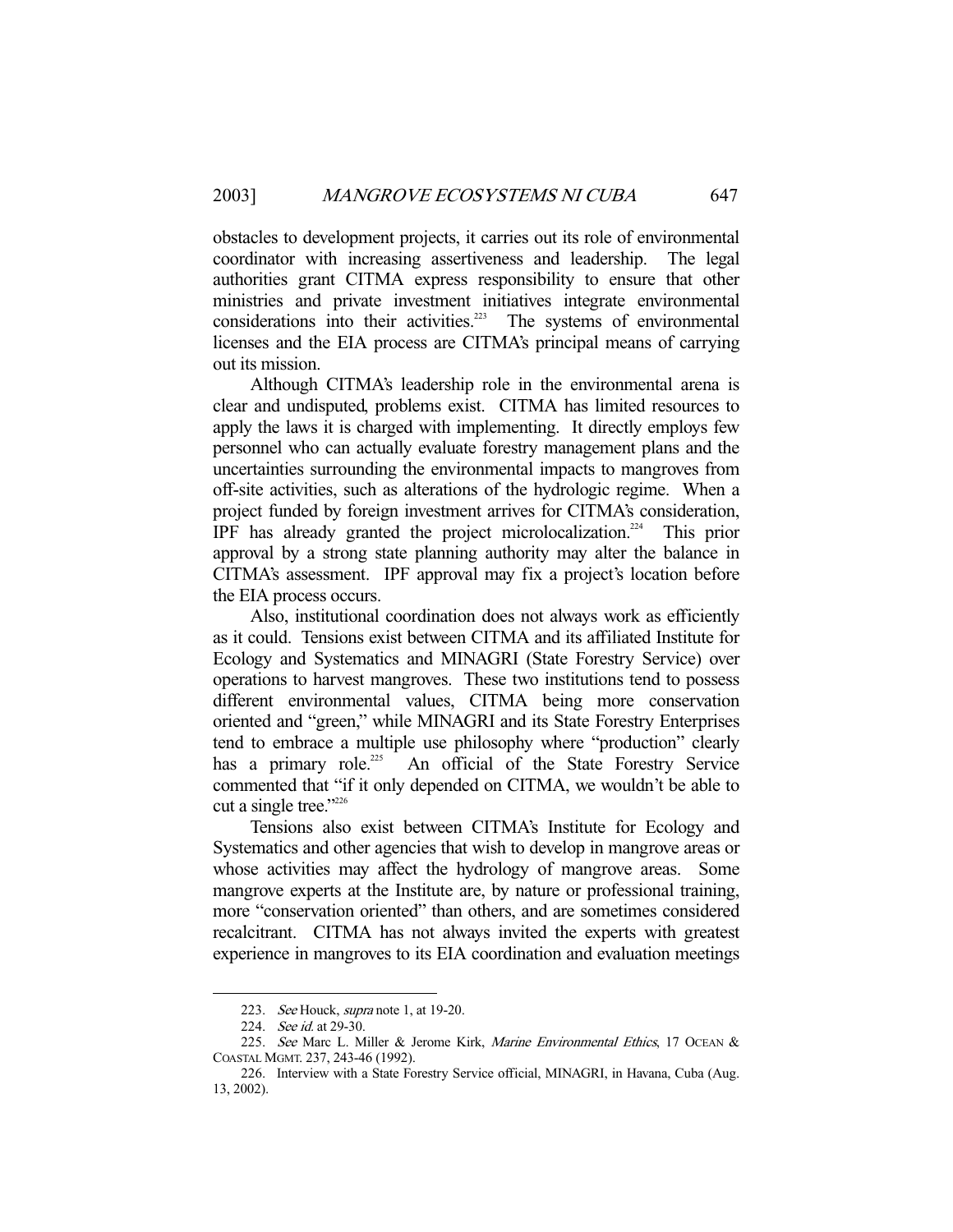because these experts might raise difficult issues that could block or delay approval of priority projects. Some experts are commonly known to be "excessively concerned" about the potential adverse environmental impacts that a project might have on mangrove ecosystems. The common saying in Cuban government circles is "You cannot eat mangroves" ("No se puede comer el manglar."). In essence, while conservation is a laudable ideal, it does not generate foreign exchange.

#### D. Legislation

 The consistency between the Environmental and Forestry Laws and Regulations and the Protected Area and Coastal Zone Decree Laws is remarkable. Drafted during the same period, much effort was invested in linking the various legislative instruments. They are clear with respect to the objectives and guiding principles, responsible authorities and their duties, and interagency coordination. Law No. 81, as a framework law, facilitates this arrangement. Its section on Forestry Patrimony (chapter V, section 3, arts. 112-115) mirrors concepts in the Forestry Law, such as categories of forests. Many other examples of this parallel structure are evident throughout this legislation.

 Institutional coordination is the key to Cuba's system of environmental and coastal management. All the legislative authorities stress the shared responsibility of CITMA, IPF, MINAGRI, and other state institutions to consult with one another. However, mandating the more precise and detailed mechanisms for this institutional coordination would be advantageous. This might include, for example, the formation of an interinstitutional coordinating commission on mangroves, with specification of the composition and decision-making procedures. The necessity is to define the extent to which "consult" means "take into consideration the opinions of the interested parties." Further development of dispute resolution mechanisms is another area for potential improvement in the legislation.

 The relationship between CITMA and IPF is somewhat unclear. Law No. 81 grants CITMA the authority to act as the supreme environmental authority in Cuba, responsible for coordination and integration of the environmental standards and objectives into the actions of all other state institutions. However, at the same time, the IPF develops land-use and zoning plans, and may initially conclude that a new development project is consistent with zoning plans (microlocalization) before CITMA has considered the approval of an environmental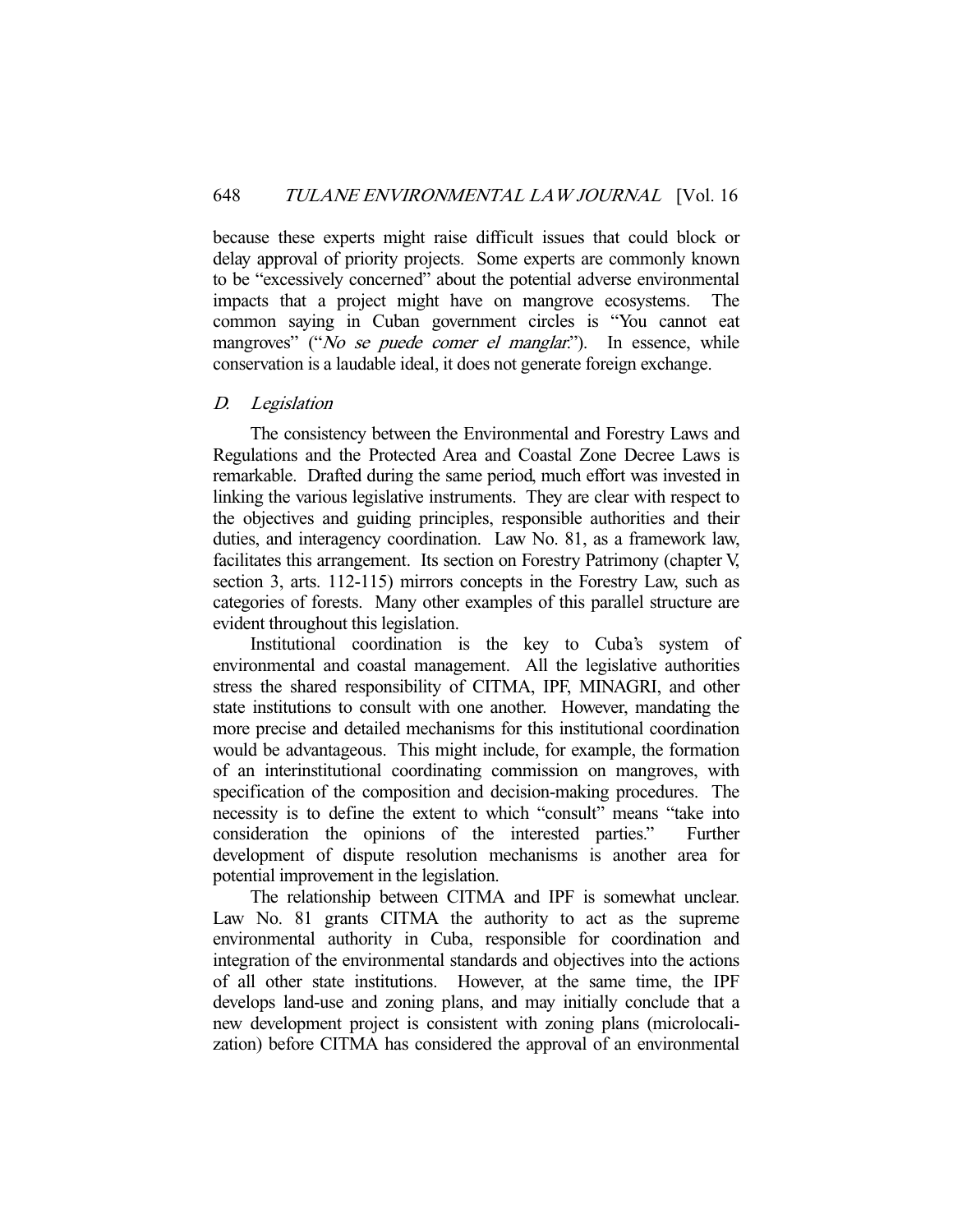license or the  $EIS<sub>1</sub><sup>227</sup>$  This situation could tip the balance in favor of the siting of the activity that the IPF has already approved.

 Other legislative issues are problematic or, at least, unclear. One such instance involves protective shoreline forests outside of protected areas and the degree of protection that should be granted to them. According to the Coastal Zone Management Decree Law, the coastal zone includes all mangroves. A presumption exists against siting facilities in the coastal zone. However, coastal dependent uses may be allowed in the coastal zone. Arguably, tourist beach hotels may be classified as coastal-dependent uses. Similarly, the Coastal Zone Management Decree Law prohibits authorization of any type of construction on fragile keys, keys completely covered with mangrove vegetation, or keys completely located within the coastal zone.<sup>228</sup> CITMA has the responsibility of identifying "fragile keys."229 The Forestry Law defines shoreline forests to be not less than 30 meters from the "maximum point of tidal influence," an uncertain term at best. No timber exploitation, construction of installations, or permanent removal of vegetation may occur in shoreline protective mangroves, according to the Forestry Law. A contradiction may exist between these two legal authorities. CITMA might grant approval for a "coastal dependent use" that could possibly be located in a shoreline mangrove forest in which MINAGRI prohibits construction of installations. However, the Forestry Law and its regulations are not absolute, and do provide for utilization of forests for nonforestry activities and, in some circumstances, conversion to other uses. This latter case may become a decision at the highest ministerial level. In short, provisions exist in both the Coastal Zone Management Decree Law and the Forestry Law to permit conversion of shoreline protective mangroves to tourism installations, marinas, or other "coastal dependent uses." However, these decisions appear to require a high degree of coordination at the highest levels of both CITMA and MINAGRI.

 Other conflicts surround "fragile keys" and "coastal dependent activities." These designations are not solely scientific; there are significant political and economic interests at work as well. Clearly, the economic importance of the coastal development activity will play a role

 <sup>227.</sup> Reglamento del Proceso de Evaluación de Impacto Ambiental, RESOLUCIÓN NO. 77/99 [Environmental Impact Assessment Regulations, RESOLUTION NO. 77/99], art. 15 (1999) (Cuba); see Houck, supra note 1, at 29; Rodríguez, supra note 138.

 <sup>228.</sup> Gestión de la Zona Costera, DECRETO-LEY NO. 212 [Coastal Zone Management, DECREE LAW NO. 212], art. 26.1 (2000) (Cuba).

 <sup>229.</sup> Id.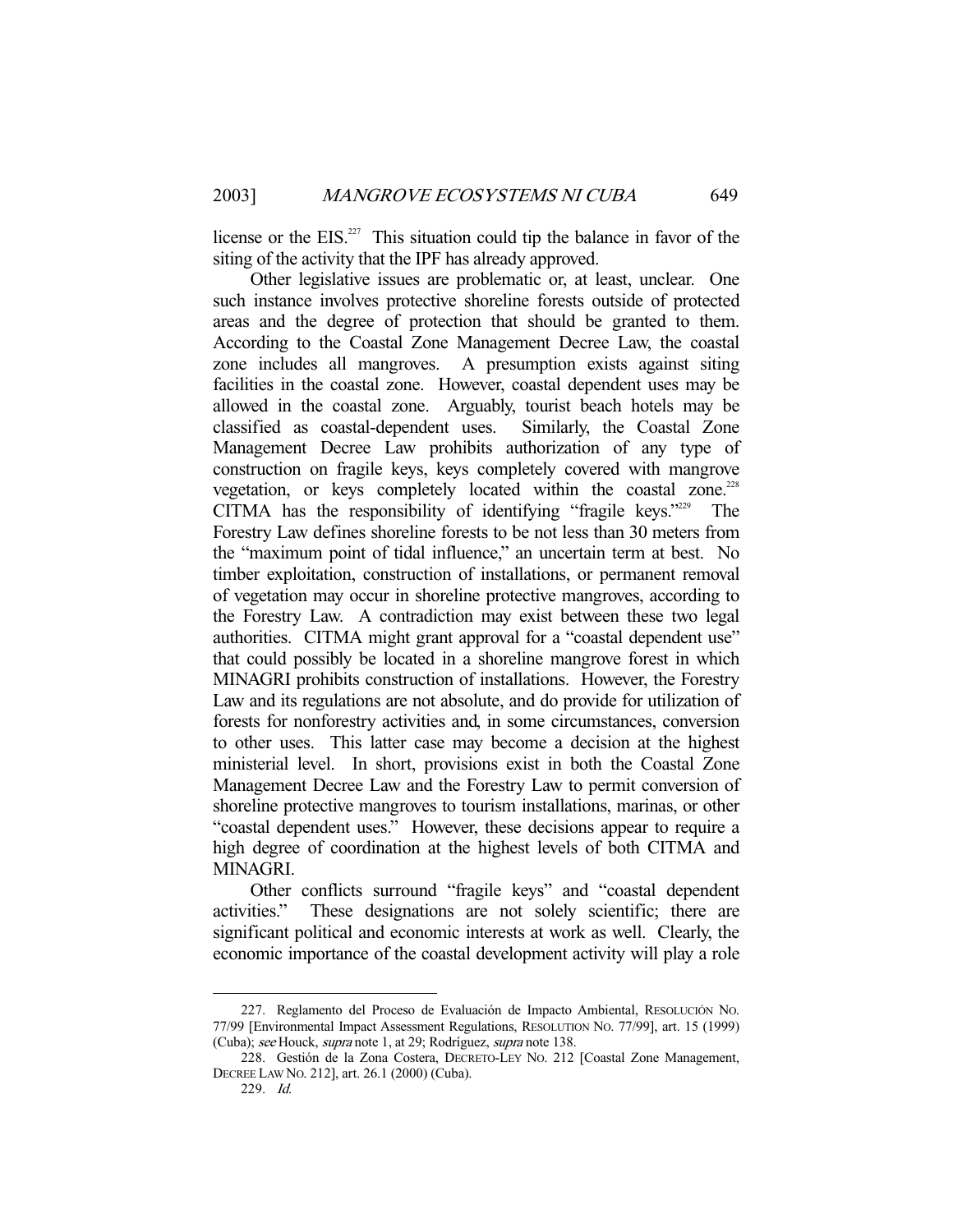in determining whether or not a key is fragile. Decree Law No. 212 should provide additional guidance for the application of these terms. The legislation should set forth factors that authorities should consider when determining whether or not an activity is "coastal dependent."

### E. EIA for Agency Management Plans

 Preparation of a "strategic" EIA for management plans should be a requirement for good environmental management, but, currently, such an evaluation does not occur.<sup>230</sup> Law No. 81 states that CITMA, in coordination with other competent institutions, may require an EIA for the institutions' sectoral development plans, such as urban and industrial development, forestry management, hydrologic management, tourism development, mining and fishery plans, and land-use plans.<sup>231</sup> An EIA, however, is not obligatory.<sup>232</sup> Given the importance of the state sectors in the centralized Cuban economy, this could be a significant loophole in the environmental review of the planning process.

# F. State Structure and Its Inherent Organic Contradictions

 A fundamental contradiction exists in Cuba's regulatory structure. The State is the producer, as well as the regulator and enforcer. Economic interests are clearly the priority. How can the state enforce its own actions? How can the government fine itself? Some commentators have suggested that state enterprises are "unresponsive to environmental policy."233 Of particular interest for mangroves are the State Forestry Enterprises, the State Fishing Cooperatives, and State Plans for Tourism or Aquaculture Development. The economic importance of these activities, and the institutional history prior to the existence of CITMA, both present major challenges to the effective integration of environmental concerns into the productive activities of these state institutions.

 For example, the regulations of the Forestry Law provide for recovery of damages by the State Forestry Enterprises and forestry authorities from damages caused by other parties.<sup>234</sup> However, the

<sup>230.</sup> GUILBEAUX ET AL., supra note 37, at 129; Cruz, supra note 151.

 <sup>231.</sup> Ley del Medio Ambiente, LEY NO. 81 [Environmental Law, LAW NO. 81], art. 31 (1997) (Cuba), translated in CUBAN ENVIRONMENTAL LAW, supra note 32, at 21.

<sup>232.</sup> GUILBEAUX ET AL., *supra* note 37, at 129.

<sup>233.</sup> Houck, *supra* note 1, at 65.

 <sup>234.</sup> Reglamento de la Ley Forestal, RESOLUCIÓN NO. 330/99 [Forestry Law Regulations, RESOLUTION NO. 330/99], art. 159 (1999) (Cuba).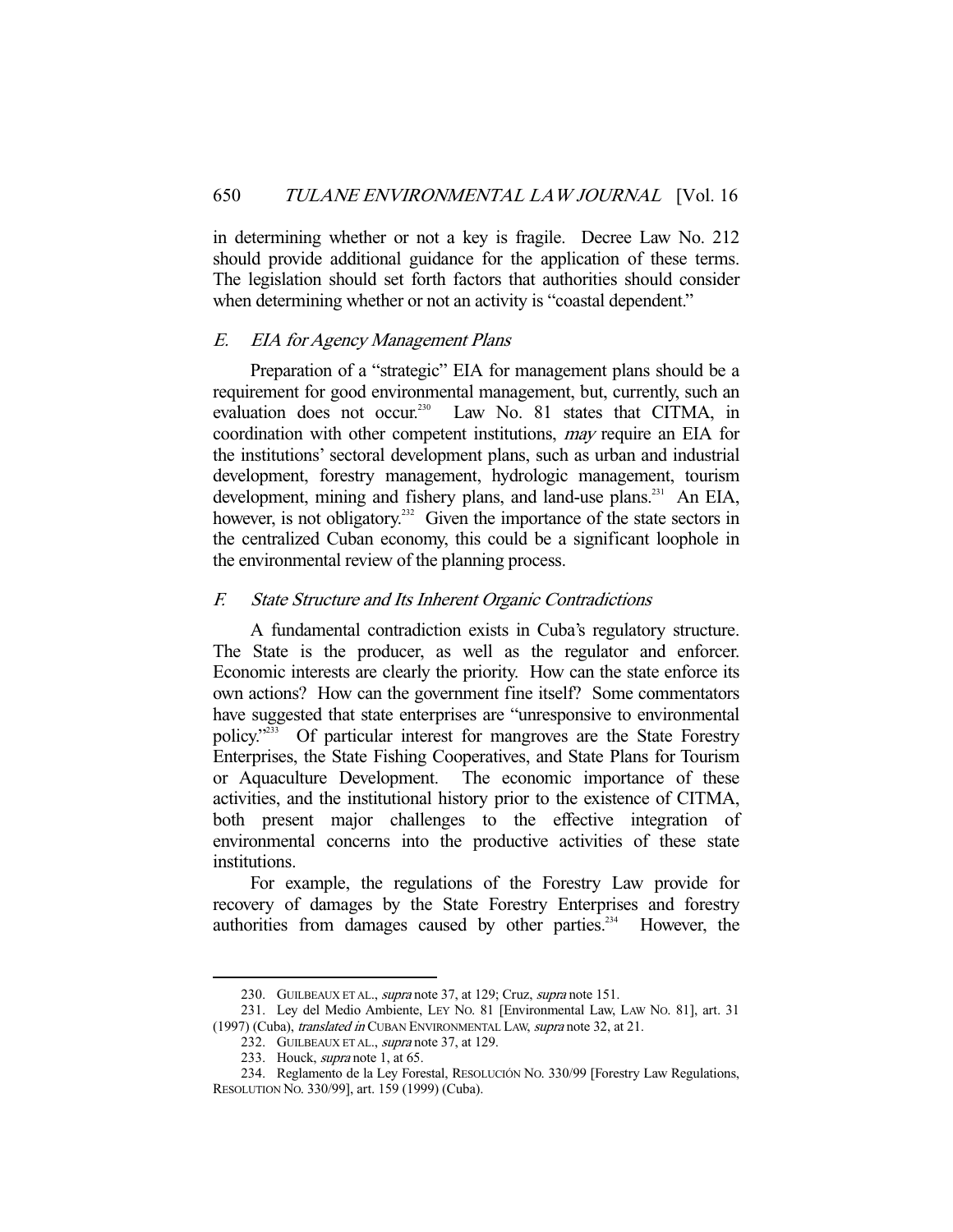regulations are silent with regard to damages caused by the State Forestry Enterprises themselves.

# G. Reforestation

 The reforestation programs of the State Forestry Service/MINAGRI are excellent, low-cost models for other Caribbean and Latin American countries, as well as for Florida. Reforestation is a requirement in productive mangrove forests after harvesting.<sup>235</sup> Nonforestry activities in areas of forest patrimony also require the responsible party to restore damaged areas or to pay the costs of restoration. This is the case for scenarios of permanent conversion of forests and damage without permanent conversion.<sup>236</sup>

#### H. The Ramsar Convention

 Cuba recently acceded to the Ramsar Convention (Convention on Wetlands of International Importance Especially as Waterfowl Habitat) and the international agreement entered into force for Cuba in August  $2001.^{237}$  With its accession, Cuba nominated a 452,000 ha. site in the Zapata Swamp on the south central coast to the List of Wetlands of International Importance.<sup>238</sup> The Zapata Swamp includes the largest mangrove area in Cuba, as well as many types of freshwater wetlands.<sup>239</sup> The core area is the site of a national park and other categories of protected areas (Wildlife Refuges and Floristic Reserves).<sup>240</sup> The area that Cuba listed also encompasses the Bay of Pigs (Bahía de Cochinos). The site has been a UNESCO Biosphere Reserve since January 2000, and is the largest and best-preserved wetland in the Caribbean.<sup>241</sup> Listing the Zapata Swamp will increase its protected status within Cuba, and should focus international conservation attention on the area.

 <sup>235.</sup> Ley Forestal, LEY NO. 85 [Forestry Law, LAW NO. 85], art. 35(b), (d) (1998) (Cuba).

 <sup>236.</sup> RESOLUCIÓN NO. 330/99, arts. 2, 129-130, 150.

<sup>237.</sup> RAMSAR CONVENTION BUREAU, THE ANNOTATED RAMSAR LIST: CUBA (2002), at http://www.ramstar.org/profiles/Cuba.htm [hereinafter RAMSAR CONVENTION BUREAU].

 <sup>238.</sup> See id.

<sup>239.</sup> See generally ALFREDO NIETO DOPICO, LA FAUNA SILVESTRE DE LA CIÉNAGA DE ZAPATA (1997) (describing the rich fauna of Ciénaga de Zapata).

<sup>240.</sup> RAMSAR CONVENTION BUREAU, RAMSAR SITES DATABASE—CUBA 6CU001 (2002), at http://www.wetlands.org/RDB/Ramsar\_Dir/Cuba/CU001D02.htm.

<sup>241.</sup> RAMSAR CONVENTION BUREAU, supra note 237.